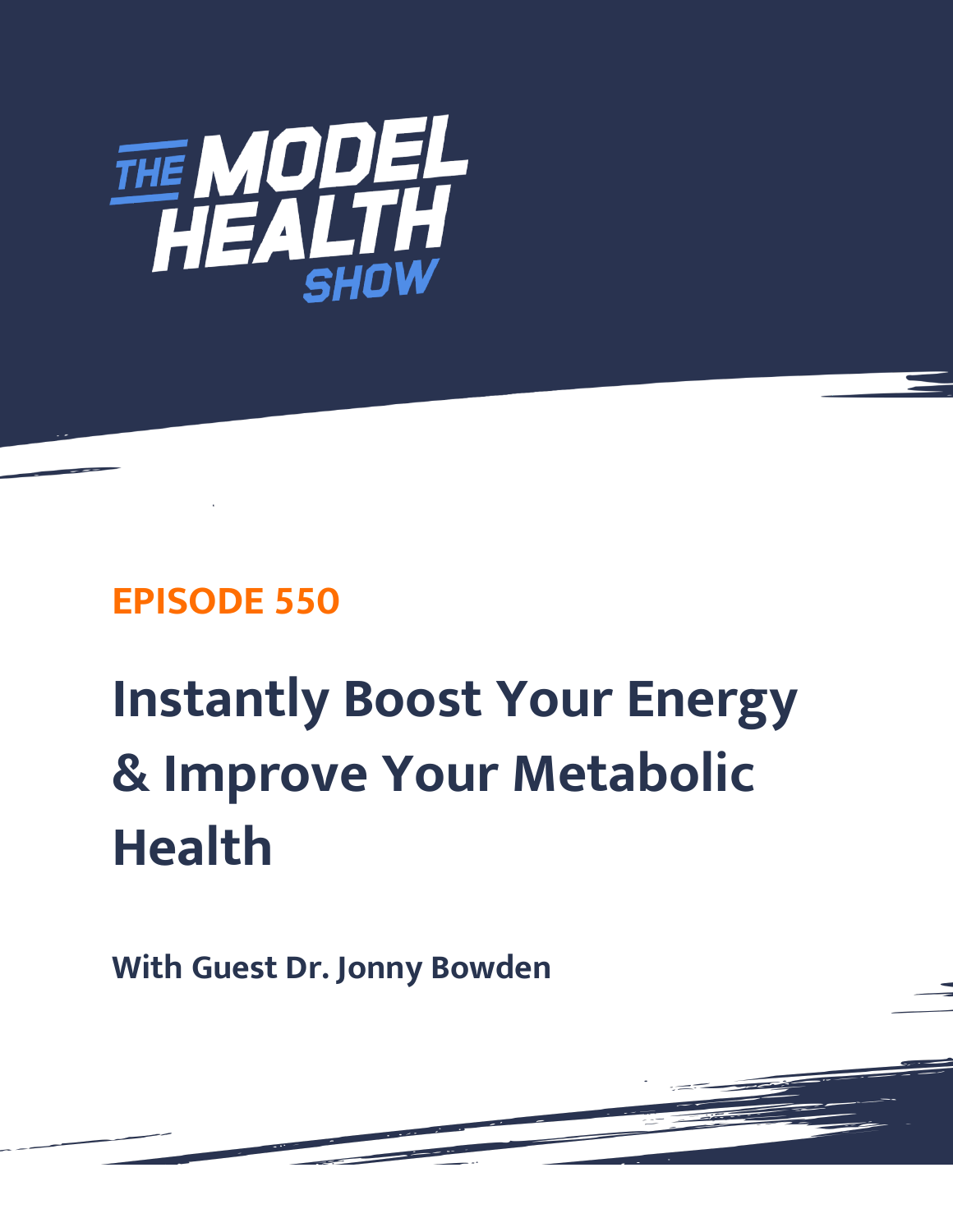### **You are now listening to The Model Health Show with Shawn Stevenson. For more, visit themodelhealthshow.com.**

**SHAWN STEVENSON:** Welcome to The Model Health Show. This is fitness and nutrition expert Shawn Stevenson, and I'm so grateful for you tuning in with me today. On this episode, we're going to be talking about eating for energy, but most importantly, we're going to be diving in on some of the things are siphoning our energy in our culture today that most people have no idea about. And we're doing this with somebody who is the walking, talking representation of energy. He's the walking, talking representation of what's possible. He just turned 75 years old, and I'm telling you, he is bouncing all over the place. He's somebody that I've hung out with and I've had the opportunity to learn from, and he is just a true pioneer in the health and wellness space period, but being somebody who's masterful in the domain of nutrition, but also other lifestyle factors in what constitutes longevity. Real longevity, when we're talking about longevity, yes, we can kick the science around back and forth, but in reality, we need to actually learn and listen to people who've done it, who are people that are demonstrating with their life, real longevity.

These are the people that I'm looking to. Somebody who is 65, 70, 75, 80 years old, who has robust energy, who has great body composition and physical health, and who's trying to get busy. Even having a healthy sex life as you get older, all these things that in our culture, we're led to believe that these things are simply not possible. It's just a steady decline and there's nothing you can do about it. Well, I'm here to tell you today, and our special guest is going to fill you in on, that is anything but the case and what it's about today, as we're existing in a culture that has stacked conditions against us. And what we have the opportunity to do is to realize the power that we have to create our own culture and to stack conditions in our favor. And it starts with our own personal culture, our family culture, then it branches out from there to the larger culture scape that we all exist in. There are these cultural containers that have such an influence on us that we don't even know that they're happening. It's sort of like the air that we're breathing, we don't even realize that it's there, that it's just infiltrating and it's everywhere within our environment, it's just... It is.

It's kind of like a fish being in water, it's just it is, but the fish suddenly knows when it's out of water, for example. The same thing when our oxygen is pulled away. What can we do to stack conditions in our environment so that these things are on automatic? It's just there, it's just a part of our well-being, our fitness, it's just integrated into the culture. We don't even know that we're doing it or experiencing it, because it's such a normalized part of things, whereas today, our culture, as you know, we've normalized sickness, we've normalized obesity, we've normalized chronic disease, we've normalized sedentary behavior, we've normalized sleep deprivation and excessive stress, but these things we've normalized are anything but normal. [With these things being normalized in our culture, for you not subscribing to those things,](https://themodelhealthshow.com/podcasts/dr-jonny-bowden-metabolic-health/) 

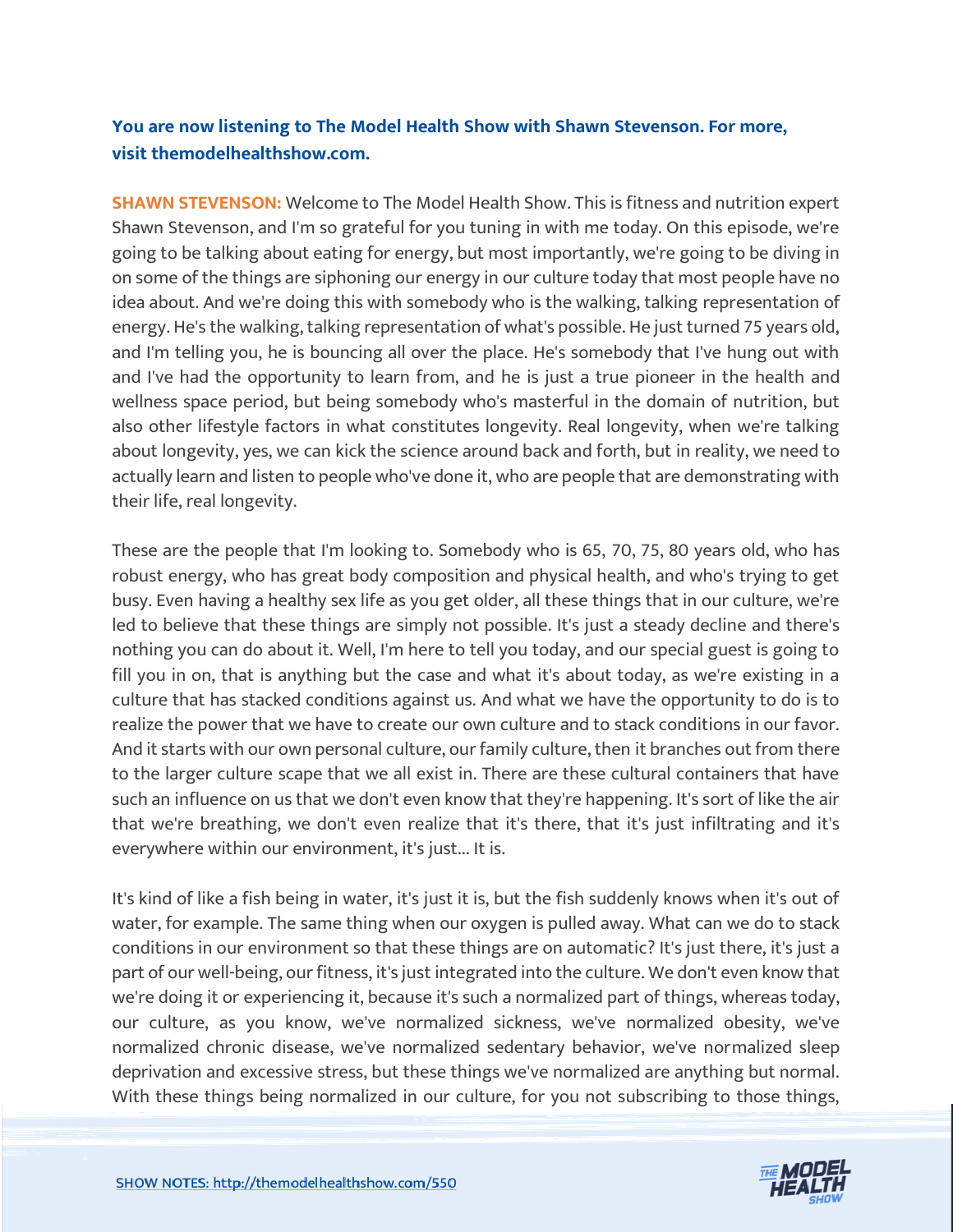you're weird. You're a weirdo. Alright, you're somebody who is not succumbing to those things, you're essentially allergic to average right now. And it's a wonderful thing to be weird right now. But with that said, we also want to be a driver of change and to create a culture of wellness so that we're not so weird anymore when we are taking care of our bodies, taking care of our minds, taking care of each other.

I believe that we can have this shift take place in our lifetime, but it's going to require people who are trailblazers and who are the weird ones who are saying, "You know what, this is not okay. We can do so much better. We can be so much better." And that's what we have for you today. Now, our special guest has well over 10 books, major published books that are out there impacting lives. And one of our collective favorite nutritional implements is something that's been utilized for literally thousands of years, now we have a tremendous amount of peerreviewed evidence demonstrating its efficacy. And it's even more remarkable at a time like this.

A study published in the European Journal of Nutrition uncovered that in addition to downregulating inflammatory cytokines, curcumin, the active ingredient in turmeric, has been found to upregulate the activity of adiponectin and other satiety-related hormones. Turmeric has been found to improve insulin sensitivity, reduce blood fats and directly act upon our fat cells. There is a synergy there. And another very remarkable thing about turmeric and curcumin are its anti-angiogenesis properties. Angiogenesis is the ability of cells to kind of collect and gathers up a blood supply source, but the rub is that cancer cells do this as well. Tumors are siphoning and grabbing up, creating this connection to feed themselves by creating vascular connections. That's called angiogenesis. Certain foods have been found to have selective anti-angiogenic properties that target cancer cells cutting off their blood supply so that they simply cannot get the nutrition that they're siphoning up in order for them to grow.

Turmeric is one of those things, truly remarkable. And this is one of the things that's also highlighted by another great friend and colleague and somebody who's been a guest on The Model Health Show, Dr. William Lee, and his work at Harvard, and he's actually the president of the angiogenesis foundation, and this is one of the things that he's talked about with me on the show, but also in private as well. We talked about the remarkable things really seen with turmeric. It is that special. Again, at a time like this when inflammation is so top of mind, the cytokine storm, the inflammatory cytokine, and again, this inflammation process, there are things proactively that we can do that are not just helpful in that scenario, but helpful to the overall metabolic health of the individual.

And so I highly encourage you to make sure that you have a turmeric/curcumin concentrate, to make sure that you're getting these benefits. It's very simple. And the one that I have in my

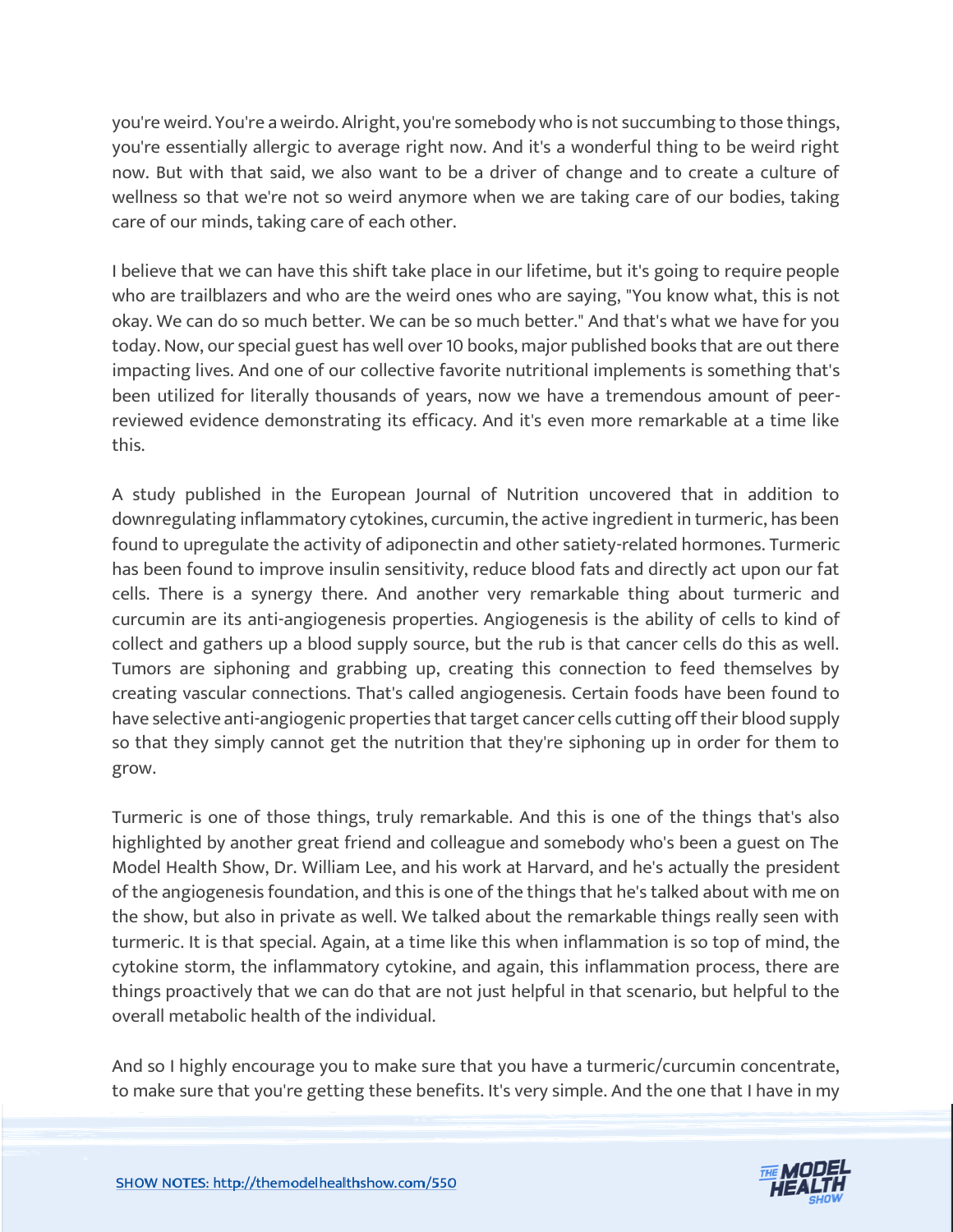cabinet that I utilize most often is from Paleo Valley, and it's because they have organic turmeric, and they're combining it with the traditional things that act as bio potentiators that make the absorption and effectiveness even better, like organic ginger, cloves, and organic black pepper. The compounds found in black pepper specifically has been found to increase turmeric's effectiveness by up to 2000%.

Remarkable, remarkable. Go to paleovalley.com/model, and you're going to get a special 15% off their turmeric complex, and you should already know that I'm a major fan of their essential C complex as well. There's nothing else like it. There are snacks, there are great foods for travel and just for being out and about. These are things that I travel with that I keep in my Dora the explorer backpack when I'm out on the road. Nothing else really comes close in that domain, great stuff for the kids as well. Go check them out, paleovalley.com. It's P-A-L-E-O-V-A-L-L-E-Y.com/model for 15% off, and now let's get to the Apple Podcast review of the week.

**ITUNES REVIEW:** Another five-star review titled "Shawn is the Bomb," by Callala8". Shawn is a phenomenal interviewer. Always manages to ask the right questions, but never sounds rehearsed. His passion for health and wellness shines through every episode, and I am enamored by his ability to translate complex ideas into easily digestible bites of knowledge. I have been listening for years now and his content has never let me down. Keep doing what you do. Your authenticity is unmatched. Thank you for helping me to transfer my life in an educated manner. I appreciate you so much."

**SHAWN STEVENSON:** Wow, that is just amazing. Thank you so much for seeing me. Thank you so much for leaving that review. It really means so much. And everybody, if you have to do so, please pop over to Apple Podcast and leave a review for The Model Health Show. And on that note, let's get to our special guest and topic of the day. Our guest today is Dr. Jonny Bowden, and he's a nationally known expert on weight loss and metabolic health, and he's been featured on the Dr. Oz show, The Doctors, and practically every major television network, and he's a best-selling author of a myriad of books, including Living Low Carb, The Great Cholesterol Myth, Smart Fat, and many others. Dr. Bowden is also a former professional pianist and conductor. He's earned six certifications in personal training and fitness as well. He has a Master's degree in psychology, a Ph.D. in nutrition, and is board certified by the American College of Nutrition. He really knows his stuff, and he's the walking talking example of what's possible. Let's jump into this conversation with the amazing Dr. Jonny Bowden, my friend.

**DR. JONNY BOWDEN:** My friend.

**SHAWN STEVENSON:** So good to see you again.

**DR. JONNY BOWDEN:** It's great to see you. The only way we get to see each other is over here.

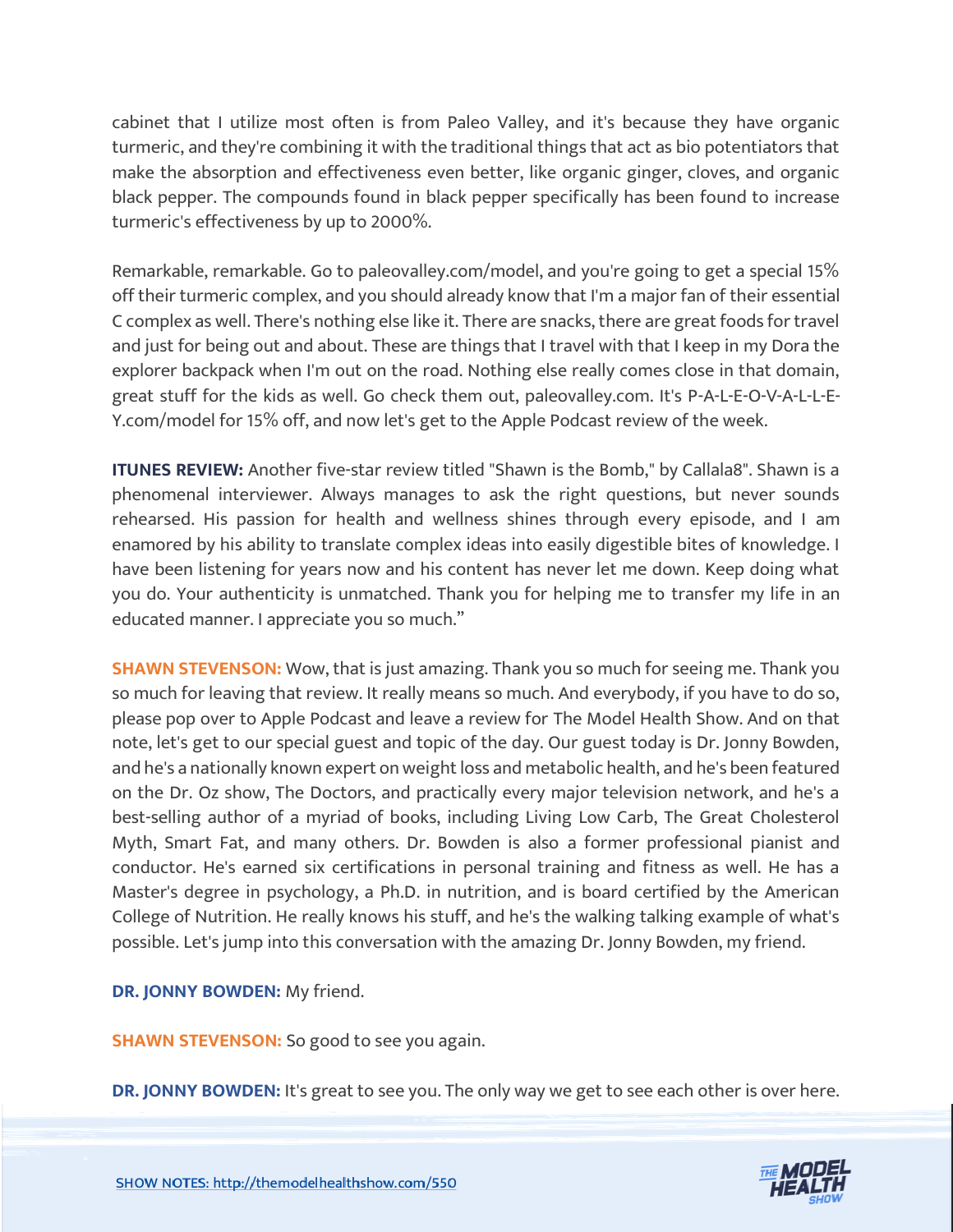**SHAWN STEVENSON:** Hey listen, we've hung out. We got meals together.

**DR. JONNY BOWDEN:** We have. We have, and we'll do it again.

**SHAWN STEVENSON:** And when I think about you, I think about energy. That's what I think about. You just had a birthday recently.

**DR. JONNY BOWDEN:** I did.

**SHAWN STEVENSON:** You just turned another golden age, 75 years old.

**DR. JONNY BOWDEN:** I don't know how golden it is but okay.

**SHAWN STEVENSON:** Platinum, let's be honest, alright. And you're out here just making such an impact, creating, writing, teaching, it's just, it's so remarkable. You are really the model that we all need to aspire towards, to be...

**DR. JONNY BOWDEN:** That's very sweet of you.

**SHAWN STEVENSON:** Especially in our society.

**DR. JONNY BOWDEN:** Very frightening that anybody would aspire to be me, 'cause if you lived in my head, you'd know that's not a great place to aspire to, but I think we all probably feel that way.

**SHAWN STEVENSON:** Yeah, yeah. But again, just when I see you, I think of energy.

**DR. JONNY BOWDEN:** Thank you.

**SHAWN STEVENSON:** You're bubbling with energy. And obviously, you've been somebody who's focused so much on nutrition in the last few decades, and I would love... Because this is one of the things a lot of people ask about, what can I do to have more energy? So, let's talk about...

**DR. JONNY BOWDEN:** They ask about it all the time. It's one of the most common things when I was in practice as a nutritionist, I think it was the number one question.

**SHAWN STEVENSON:** The same here when people were coming in, "what can I take?" That would usually be...

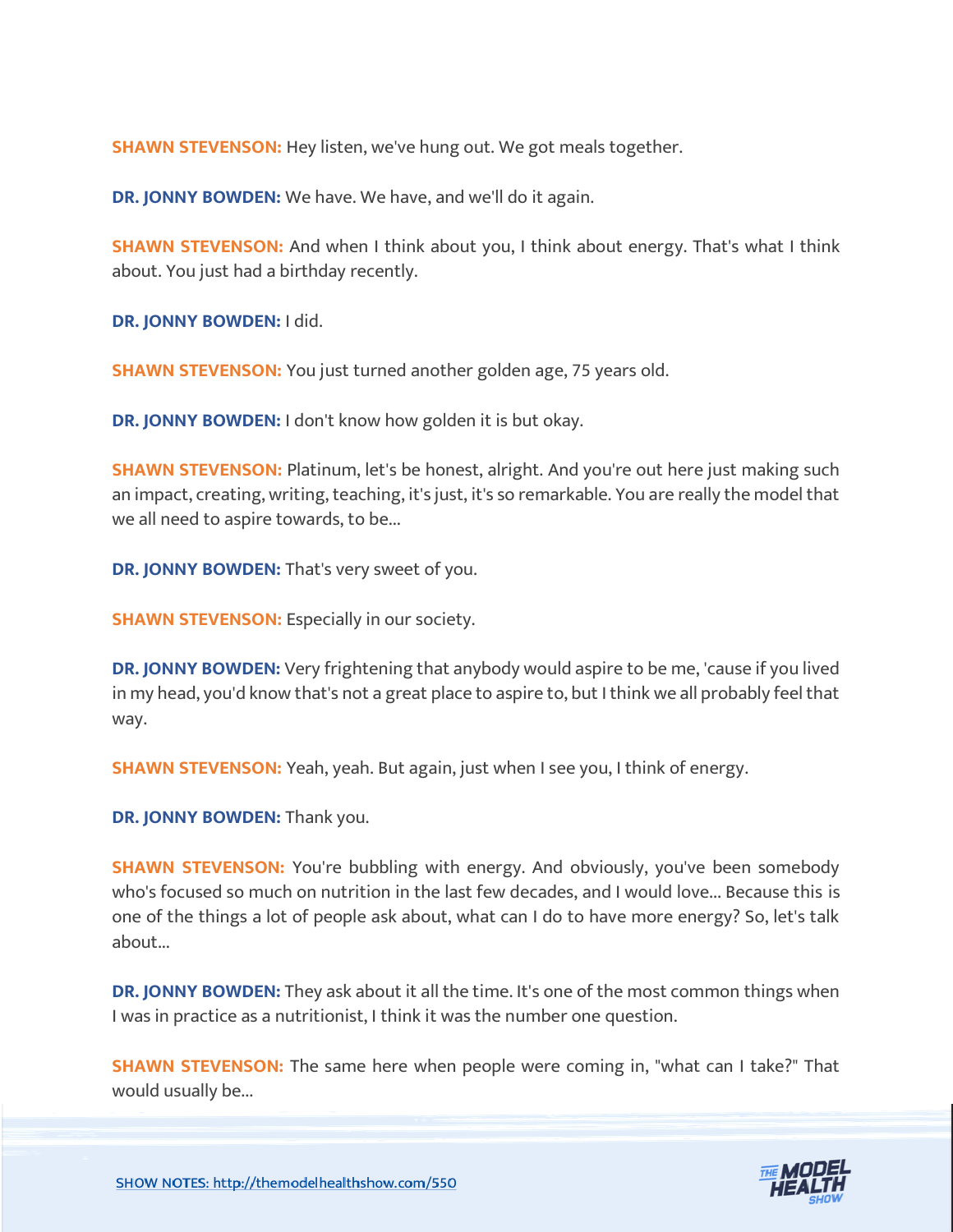**DR. JONNY BOWDEN:** It's always, "What can I take?"

**SHAWN STEVENSON:** That would usually be the question.

**DR. JONNY BOWDEN:** It's always, "What can I take?"

**SHAWN STEVENSON:** Well, let's dive in and talk about from a diet perspective. What are some of the things for us to consider if we want to have more energy?

**DR. JONNY BOWDEN:** Would you mind if before we go right to the diet, we talk about some of the things that are not diet-related. Some of the things that are not necessarily nutritionrelated that I have noticed, for example, is the impact my sleep has on energy. So, within the last few years, in addition to the fanatic nutrition that I've kind of focused on, I've started monitoring my sleep. I used the Oura ring. I used the pods, it's probably over the top, but all of us do that stuff. I take a lot of vitamins that are over the top too. And the monitoring of my sleep has shown me the incredible impact that sleep has on energy, and I had a teacher once in graduate school who said when you... Regarding trying to explain a phenomenon, he said, "If you hear hoofbeats outside your window, don't start by looking for zebras."

You look for the obvious. So, I'd have all these clients when I was at Equinox and when I was in private practice say, "Oh man, I don't have energy? What can I take? What can I take for energy?" And usually, when people don't have energy, the explanation is the simplest one, it's don't look for zebras. Don't look for some weird allergy to asparagus, it's probably that you ain't sleeping enough. And when I noticed it, 'cause I watched and tracked my own. And I thought when I started that journey, this particular part of the energy equation, the sleep part, my six hours, which is what I had programmed in my head, was fine. I went to bed at midnight, I woke up at six, whatever it was, I thought I was fine.

Now that I start looking at that and seeing what the numbers show at six hours, what resting heart rate is, what respiratory rate is, what your heart rate variability is. They monitor all these things, and I see they're all in the pay attention zone. And then as soon as my sleep started being seven and a half hours or so, more time in bed, I see the numbers changing and I see actual metrics, and they agree with each other, the two monitoring systems. And then I go, "You know what, I really feel good today." And I look at it, and I go, "Yes, it was more sleep."

And that one change, everyone talks about the nutrition end of it, and of course that's important, and you could be eating the greatest diet in the world, but if you're sleeping three at night, maybe you do better than somebody who's eating a sh\*tty diet and sleeps three hours a night. But one way or the other, if you're sleeping three or four hours a night, you are going

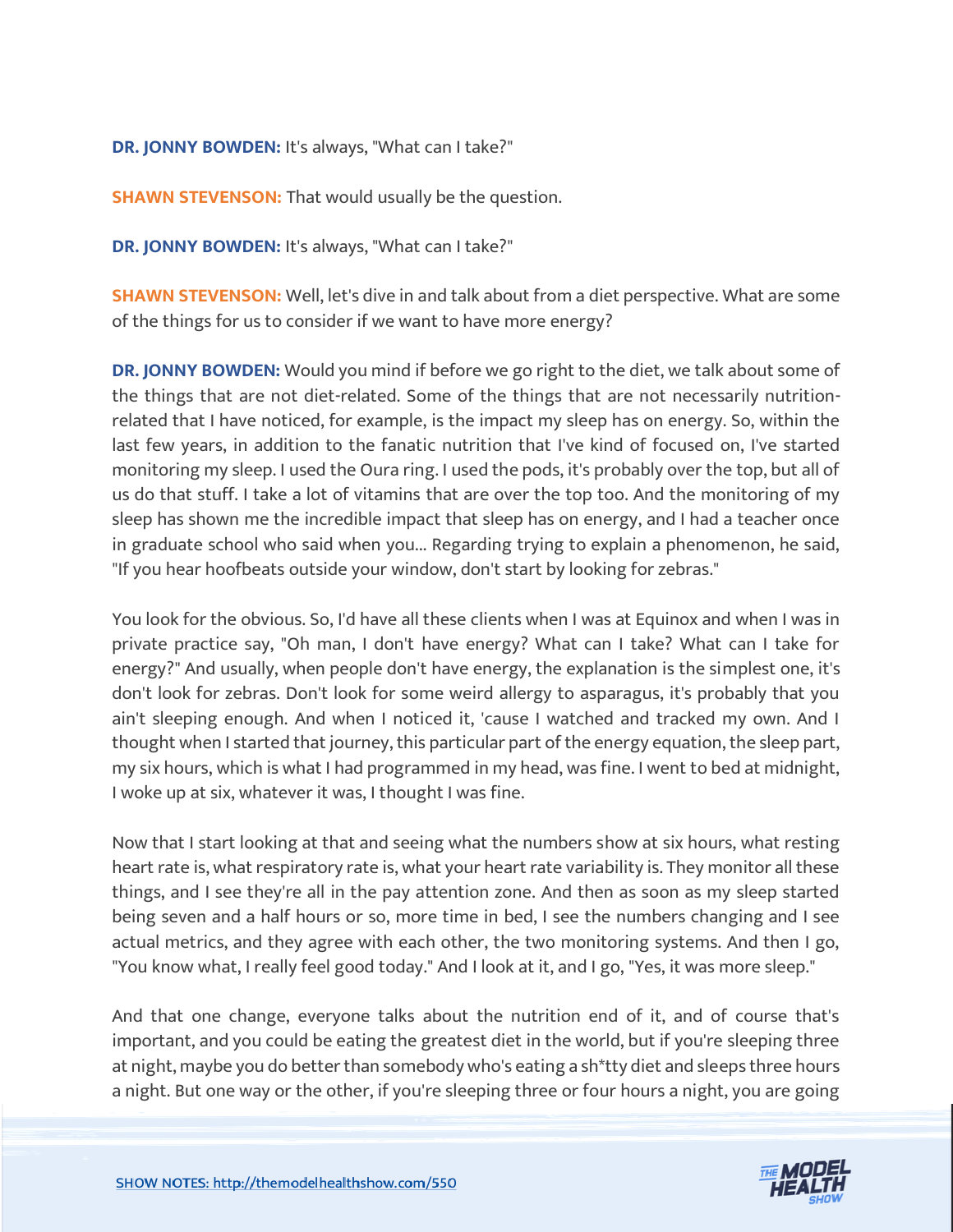to develop problems. And in fact, when I wrote the book, The Most Effective Ways to Live Longer, I did an entire section on sleep. And there is a literature which I didn't even know about till I did that book that I read about; you can actually create insulin resistance in a person by sleep deprivation for two nights.

A couple of nights of sleep preparation, and by sleep deprivation, I don't mean some torturous thing that they do at the CIA when they're trying to get prisoners to... I'm talking about what you and I, what we do, what people normally do. They shave an hour off here, they shave an hour off here, they have a three-night or a four-night one, they're stressed out and a couple nights of that, and you literally change your insulin sensitivity. And I wanted to talk about that today, 'cause I know you want to talk about metabolic health, and to me, that's synonymous with insulin resistance. So, I'm always looking at what affects insulin resistance, 'cause that's what makes you fat, and that's what drains your energy, so what can we do to reverse that, and one of the things is we can get some sleep hygiene going, and it's not that hard to do.

**SHAWN STEVENSON:** That's right, and you know, this as well is an epidemic right now, sleep deprivation.

**DR. JONNY BOWDEN:** Ridiculous. It's ridiculous.

**SHAWN STEVENSON:** We've got about 115 million folks are regularly sleep-deprived in the United States.

**DR. JONNY BOWDEN:** You wrote a book about this.

**SHAWN STEVENSON:** I did. So, this is a first... Which is crazy for me to say this, it was the first sleep wellness-related book to become an international bestseller, which is crazy...

**DR. JONNY BOWDEN:** And it deserved to be.

**SHAWN STEVENSON:** Thank you. At this time in human history, because we should probably have this dialed in at this point, all of our so-called advances, but like you said, start with the obvious.

**DR. JONNY BOWDEN:** That's the obvious when you start there, and people don't really know what I mean when I say sleep hygiene. And these things are measurable. I can show you my app on the Oura Ring. You can see it, but it means setting the environment for anybody who's interested in trying to improve this, it means setting the temperature correctly. It means turning the damn TV off and not falling asleep to it. It means not doing your work on your

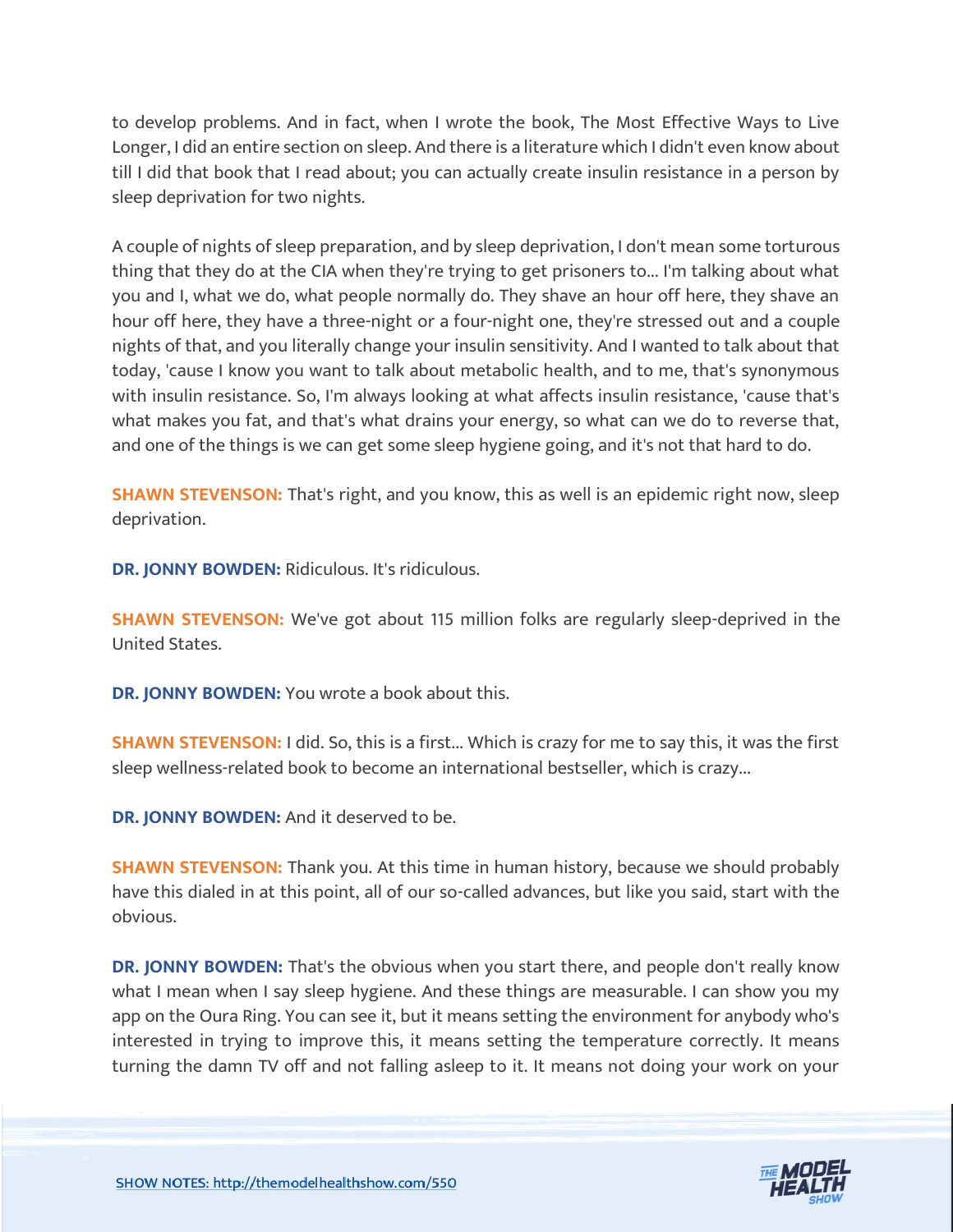electronics in the bedroom. It means making it dark and that includes cutting out the little VCR lights or whatever the DVR.

**SHAWN STEVENSON:** VCR Jonny. You're dating yourself.

**DR. JONNY BOWDEN:** I sure did. But you know what I mean. The electronics, and the Spotify, and the Apple TV, even those little glowing lights have been shown to decrease sleep efficacy in studies. So, you really make it dark, you make it cool, 68 degrees is great, you stop looking at the electronic stuff a half an hour before you go to bed. And if you need to add more hours, you don't do it by staying in bed longer, you do it by putting them on front-loaded. Studies are very clear on that. You just stay in bed later. It doesn't really work, you got to start... If you go to bed at 10:00 start 9:30, if you go to bed at midnight, try 11:30, but that's where you're adding on. And you do a few of those little things, and man, your sleep improves, and your energy improves. Boom.

**SHAWN STEVENSON:** Yeah, it all ties together. I love that you talked about the insulin resistance that takes place so quickly because this is one of those... We tend to think about it in tunnel vision. I know being food guys, its diet-related, but...

**DR. JONNY BOWDEN:** It is.

**SHAWN STEVENSON: It is.** 

**DR. JONNY BOWDEN:** But there's lot of other things that can impact insulin.

**SHAWN STEVENSON:** Exactly. And so, it's like governing our insulin sensitivity, so many things with our hormones, leptin, cortisol, the list goes on and on, and so it's a primary point of emphasis. So now to pivot a little bit. One of the things that I've been talking about because just like us having all this wonderful sleep hygiene if you're deficient in key nutrients that are needed to build your sleep-related hormones and neurotransmitters, that can be a major struggle point as well. So, this brings us to the conversation about food and some ideas for us to consider in relationship to having more energy there as well.

**DR. JONNY BOWDEN:** Yeah, well, we have really been laboring under a lot of misapprehensions when it comes to nutrition. My tagline is the nutrition myth buster, and I never have a shortage of work to do when it comes to the myths about human nutrition. Just did go down a fast rabbit hole. The American Heart Association a couple of months ago released their new guidelines. That'll keep us busy for six months. Don't eat tropical oils and make sure you're eating plenty of whole grains. It just goes on and on and on with the same tired talking points that have made us fat, sick, tired, and depressed at epidemic rates. So, we could talk about that, but in

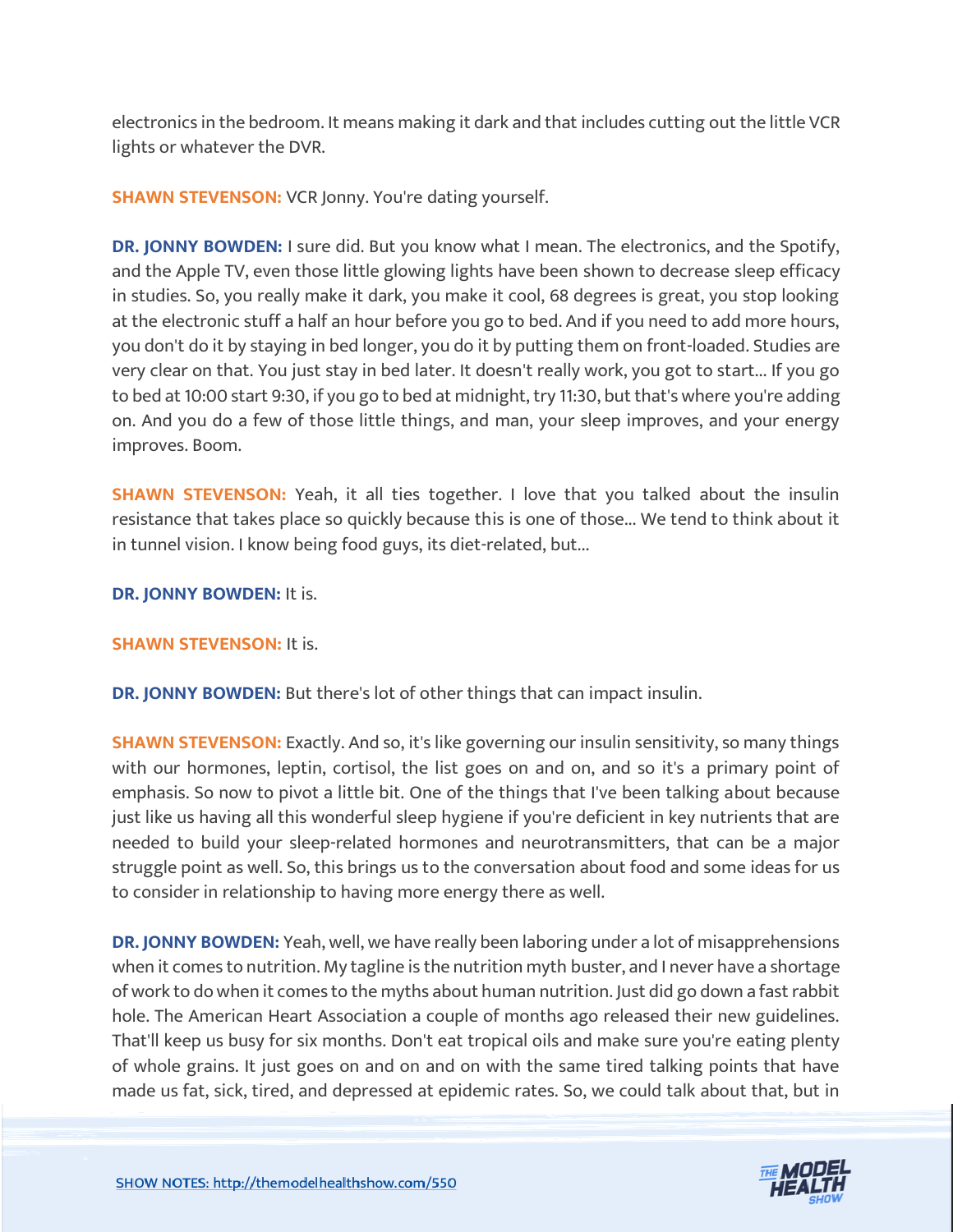terms of food and nutrition, we have to really unlearn a lot of what we've learned in the '80s and '90s. I think Authority Magazine interviewed me and they were like five ways they wanted... They have a series of five things you need to know about whatever the subject they're interviewing, and in my case, it was five things you need to know to maintain a healthy weight.

My number two thing, after the first one was to eat real food, that was number one, but the second one was forget everything you learned about nutrition in the '80s and '90s. Everything. Breakfast is the most important meal of the day. Well, maybe not. We should eat low-fat diets. Well, definitely not. We should stay away from tropical oils. Yeah, no. So, there's a lot of things that we have to really unlearn about that. We were... I was a trainer at 1998 at Equinox when we opened and as we talked about, and the advice we gave. Mea culpa, I was one of the people telling people, breakfast is the most important meal of the day. Eat every two hours, snack, graze, mini-meals. That's crazy advice.

Now, breakfast may be the most important, and this is where we need to get into the how you personalize this information because there are truths in there. If you're a kid in Appalachia, and you're going to school on an empty stomach, there's good studies that that breakfast really makes a difference in your performance, your attitude, your attention, your behavior, all those things. So yeah, as a general rule, when you're trying to talk about people who are going to school with bag of... Like in The Wire, they'd go off with a bag of Doritos and a Pepsi for breakfast. Yes. Yes, breakfast is very important. But for people like us who have the luxury of trying to get top performance out of our bodies and actually have the luxury of finding organic food or finding gyms and exercise things and climbing walls and all these things that are really not available to everyone.

For us, it may very well be that breakfast is the worst meal of the day, and many people have found that who have experimented with intermittent fasting. This has been one of the things I discovered over the pandemic, and I'd love to talk about that because it's a huge thing for not only energy, for weight control, and metabolic health, something very, very important. And what I discovered was that not eating sometimes can give you more energy than eating, and I think a lot of people have found that by themselves. They have noticed that. Way before your time there was a book called The Carbohydrate Addicts Diet. It was very big in the '80s, and you can look it up, The Carbohydrate Addicts.

They had a whole series of books. And it was developed by a doctor, one was a Ph.D., and one was an MD. And the Ph.D., Rachel had a weight problem, always had a weight problem. And she was following all that advice, and she was eating five meals a day and starting with breakfast and all that and had cravings all the time and just could not manage her weight. And the way they discovered this carbohydrate addicts diet thing in the '80s by the way, was one day she didn't eat until 6:00. She just had a very busy schedule in her Ph.D. program, whatever it was,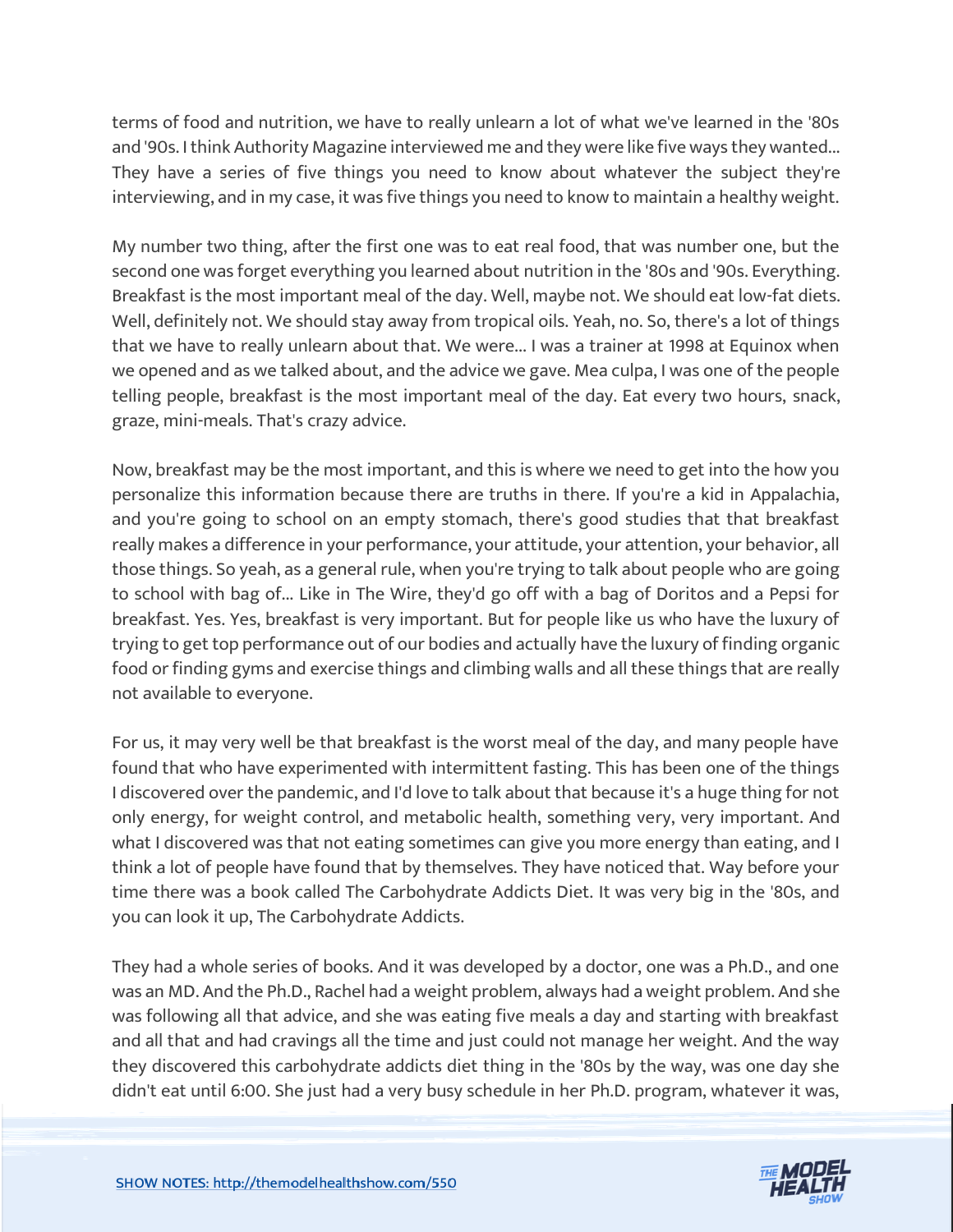and she didn't manage to eat. And she noticed that not only wasn't she very hungry, but she also didn't have a lot of cravings. So, she eats this meal at 6 o'clock, and she notices the next day that her weight's down and bloat is down, and she's, "I wonder what this could be." Anyway, with a lot of self-experimentation, they came up with this notion of carbohydrate addiction.

And much investigation later, they realized that insulin was playing a role. This is way before this became part of the conversation for everyone interested in health, and no one even knew what insulin was in the general public then. But they realized that what was happening was that that pattern of eating was constantly elevating insulin, which as you know is the fatstorage hormone. It's also known as the appetite hormone, so it really does not only create its own cravings, but it also tends to make you store fat and make it very difficult to lose it. And by eating less or by eating at precise times of day, she was able to control it.

She didn't even know what it was she was controlling until they started looking into it more deeply. And they came up with this idea of eating only protein and vegetables during the day and having one meal with carbohydrates at night. That is probably a very dated concept, but the thing they were on to is not dated. The thing they were onto is how do we manage our insulin. And if you're not managing your insulin, you're not managing your metabolic health. It's that simple. I actually, in writing the fasting course that I wrote recently, I investigated a lot of other people's work in fasting, including Jason Fung. And one of the things he does in his program is to tell people, "I don't care how many carbs you're eating. I don't care how much protein you're eating. I actually don't care how many calories you're eating. I want to know one thing and one thing only about your food, and that is what effect does it have on your insulin?" They actually say that.

And that's actually something that I've adopted when I do occasionally coach somebody or work with someone, privately. I go, "It's not count of carbs. There's one thing we want to know." And unfortunately, because we can't measure insulin, we have to use a surrogate which is blood sugar. And that's why I always have clients, if I possibly can get them to do it, to get a continuous glucose monitor, 'cause that's our surrogate for what's really happening to blood sugar and insulin. I wear them periodically. Every couple of months, I get one of them, put them on, just track it for myself to see what's happening with blood sugar, because this is really the key to metabolic health that we're talking about right here. And to bring it back to energy, which is what you asked about in the first place, it's also the key to energy.

**SHAWN STEVENSON: I have one on right now.** 

**DR. JONNY BOWDEN:** Do you really?

**SHAWN STEVENSON: Levels.** 

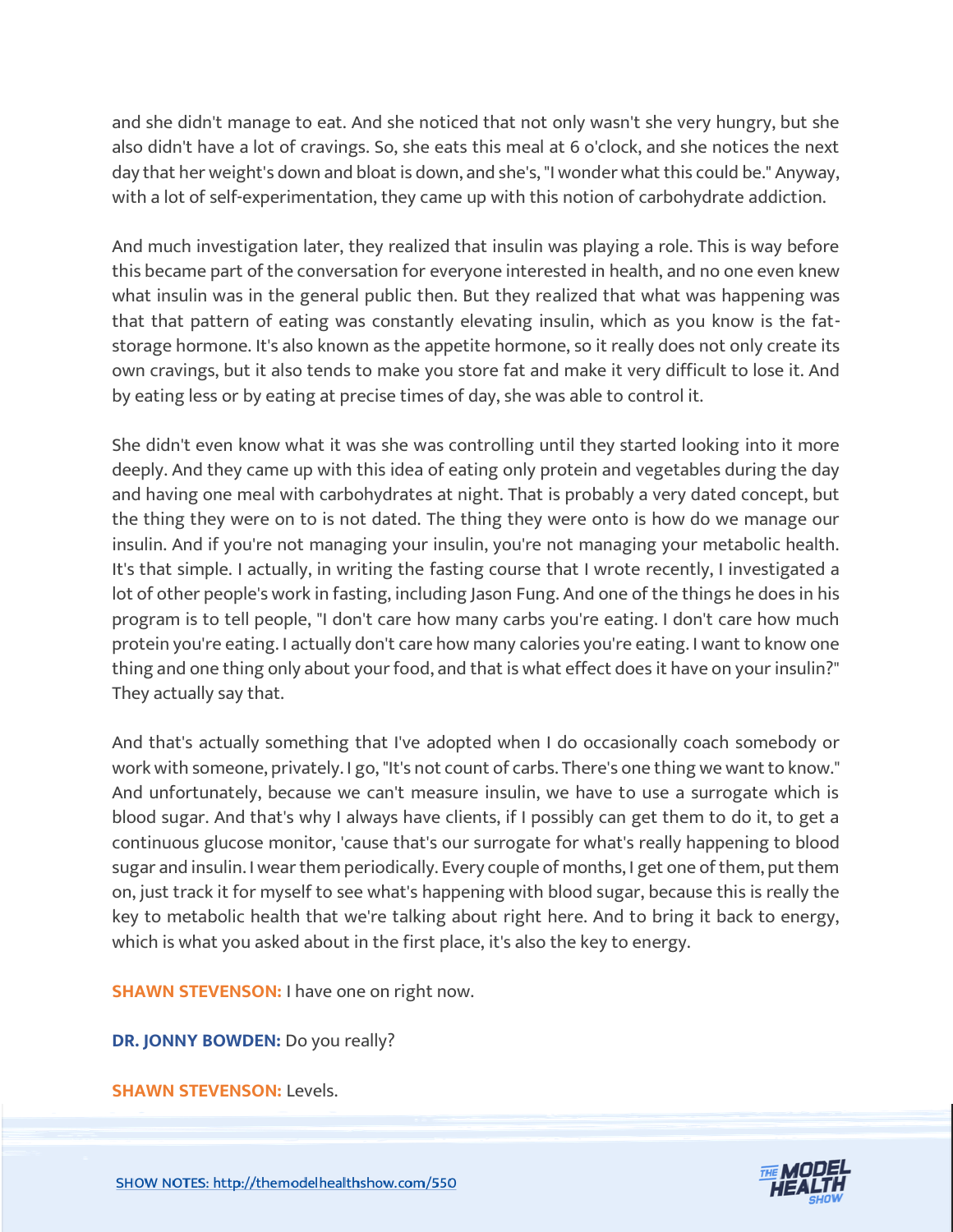**DR. JONNY BOWDEN:** Mine just finished, my two-week. They only last two weeks so mine just ended two days ago.

**SHAWN STEVENSON:** Levels.link/model. Skip the list. That's L-E-V-E-L-S.link/model, and this is giving... Like, listen, you are one of the foremost experts in the world on this topic. Now, you shifted things to specifically let's focus on the insulin response for you as an individual versus what this cookie-cutter thing of, it's supposed to be this way or that way. Now, you said this is one of the most remarkable things that's been said on this show.

#### **DR. JONNY BOWDEN:** What's that?

**SHAWN STEVENSON:** Now listen, I'm going to say this again, but we have to keep this in context and understand how profound this statement is. You said that not eating can give you more energy than eating. Again, just keep this in context, and I want to dive into this more because what both of us were taught... I paid for this education at a conventional university.

**DR. JONNY BOWDEN:** Me and I taught people what we were going to say.

**SHAWN STEVENSON:** It's a very superficial look at what food is, and calories. We look at calories, that's the energy. If you want to have energy, eat calories, eat food, and it's looking through things with tunnel vision because it's negating human digestion and the fact that of all the things in our lives that require energy, that siphon energy, it's eating. When we're putting food into our system, it is a very energy-intensive process. It requires so much of our body's attention to turn that food into human tissues. It's miraculous, and it's not like David Blaine coming along and doing some things. It's an actual arduous process because we're making food, whether it's a wild-caught salmon or Twinkie, it's turning that into human tissue and quote, "energy" specifically in the form of this energy storage. So, for you to say that not eating can potentially give folks more energy than eating, that's a very profound statement.

**DR. JONNY BOWDEN:** Well, think about it, and if you've ever done a fast, even attempted to do a fast and you've managed to stay away from food for a day, what happens in the second day? Everybody reports this, you're flying off the walls with energy. They're clear and their minds are bright, and they're like, No, you can't... " Shawn, obviously, we have to put it in context. This isn't a rule for all time, don't walk away and say that crazy nutritionist said, "If I don't eat, I'll be fine." I'm not saying don't eat all the time. We're talking about how sometimes not eating can actually stimulate your metabolism in a way that you actually perceive yourself as being way more sharp, way more focused, way more optimistic, way more engaged, and... If I were... I'm going to do a big thing like the Dr. Oz Show or The Model Health Show, I'm not going to eat a big meal before I come on there. Would you? Would anybody?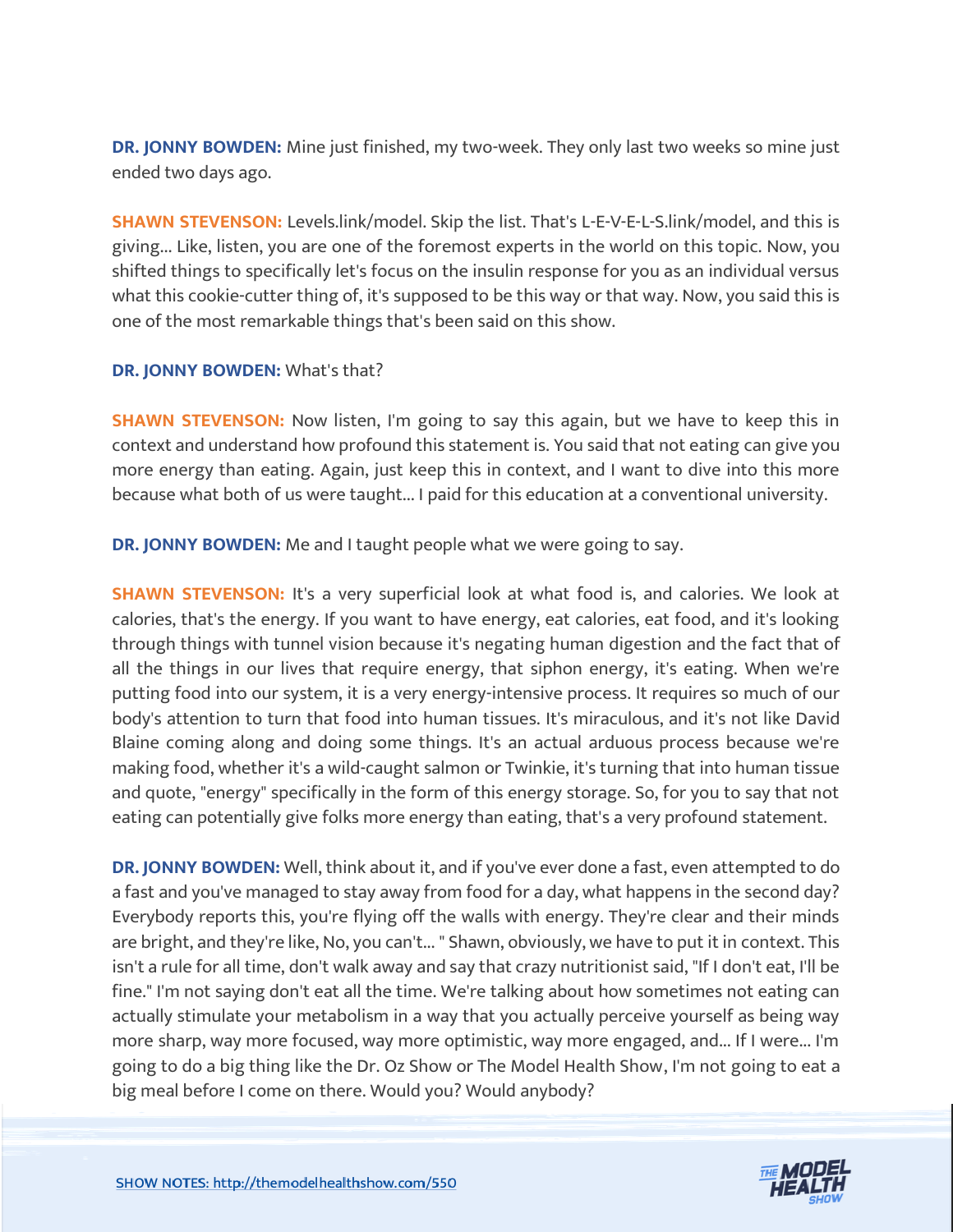You want to get there, you want to be there lean, mean and hungry, and on fire. So, a big meal is just going to make me want to sit like back after the Thanksgiving meal. And of course, everybody gets tired, because as you say, there's a huge amount of energy required indigestion. I'm not suggesting to people that they don't eat. I'm saying that some of the triedand-true mantras that we gave people in the '80s and '90s have turned out not only to not be true but sometimes to be counter-productive. Eating every two hours is a really stupid idea. Maybe there are exceptions, who are Olympic athletes, football players or people who are training and doing...

I'm talking about for the average person, all that's doing is, number one, constantly requiring more insulin, so insulin is always on call, it's always up there, it's always got to get rid of the sugar in your bloodstream that comes up because you just ate every two hours, and you can't go an hour without a power bar. And number two, it prevents you from using your fat stores as energy because you're constantly giving it new fuel, you're eating a power bar every two hours. Why the hell would it go to your fat stores. So, all of that has to do, not only with energy but with digestion and weight loss, and weight gain. And I hate to keep coming back to insulin resistance, but I honestly believe this is the other pandemic that nobody's talking about. And I know we're not going to touch too much, the situation in California with COVID and stuff, but if you look at the statistics of younger people who have been felled by this virus, 61% of them obese, and I would argue that they say, "Oh, they had no one condition... They had no previous conditions." I'm not so sure. 80... The statistics on this in the United States, 88% of people have some degree of insulin resistance. How is that no pre-existing condition?

So, it's a very important thing to me to alert people in our book, The Great Cholesterol Myth, what we found, when really looking at this, is that insulin resistance is a better predictor of heart disease than cholesterol is, way better. And they've known this since the '70s. And insulin resistance can be treated, prevented, and reversed with diet and exercise, and lifestyle. Dude, you don't need a drug.

**SHAWN STEVENSON:** Thank you for bringing this up because we're not looking at what are the underlying risk factors, and we haven't, since the very beginning of all of this.

#### **DR. JONNY BOWDEN:** No.

**SHAWN STEVENSON:** And as you mentioned... I even looked at this from the perspective of healthcare workers because we tend to think that these folks are on the frontline, they're charging into the situation, their exposure is going to be at a high place, and it still demonstrates that this condition is not as indiscriminate as the media would lead you to believe, as so-called health officials would lead you to believe. The CDC did an analysis, they

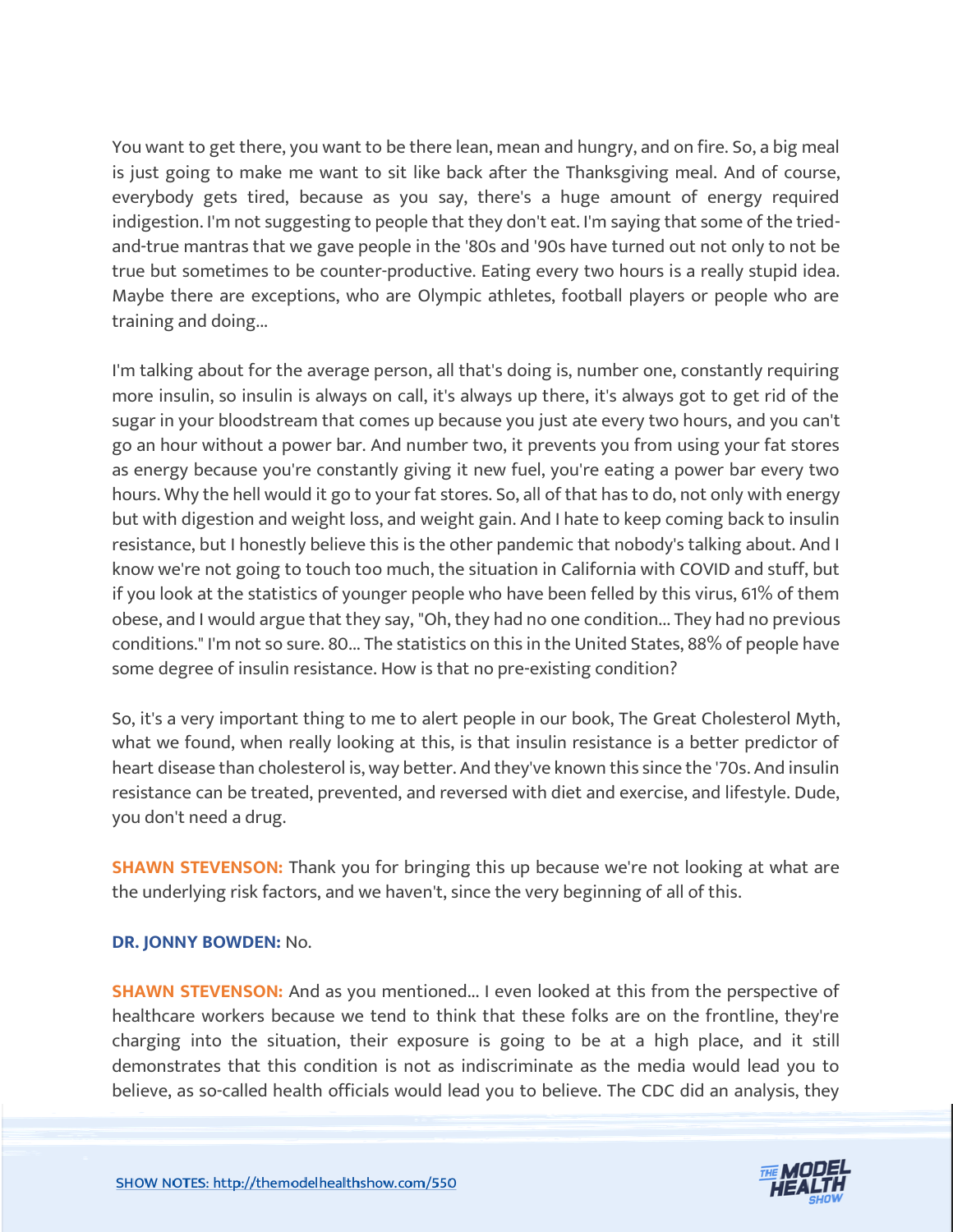found that nine out of 10 healthcare workers who were hospitalized with COVID-19 had at least one pre-existing chronic disease. Almost 75% of them were obese. Alright. It is insane. How are we not talking about this?

**DR. JONNY BOWDEN:** I don't know why.

**SHAWN STEVENSON:** And then we stress this out to the general population. But this is high exposure, higher risk, it's not indiscriminate. And we got to look at what is the underlying mechanism here. Blood sugar has a major role in this, insulin inflammation because these are two drivers or regulators of inflammation.

**DR. JONNY BOWDEN:** 100%.

**SHAWN STEVENSON:** And this isn't being talked about enough at all.

**DR. JONNY BOWDEN:** Not at all. Not at all. And we could talk about why it's not being talked about, but it isn't. And look, I heard something on Joe Rogan the other day, which is... He said, which I thought was very, very accurate and very profoundly true. He said, "You can't take a 55-year-old guy, who's a fifth-grade teacher and has neglected his own health for a long time, and he's little bit obese, is getting there, 39-inch waist, whatever, and he doesn't exercise and tell him that underlying condition is what you need to... You need to fix that, you need to start going to the gym, start running around the block, started changing your diet." It's... He needs... That guy needs to be vaccinated or needs to use whatever is possible because you can't now put him on a program of metabolic health." But why are we not talking about this as a preventive, as something that we could be doing right now for everybody else, and we could all start to reverse our metabolic health so that we would be less likely... And I'm not just talking about COVID, I mean less likely to be felled by things that might easily knock somebody over who is not as healthy.

I always use the example of the hurricanes. You see these coastal towns of Florida and you see all the houses and the hurricane comes in. What happens is, a few are left standing, and a few are washed away, why are those left standing? That's the question I always ask. It's the same hurricane. How come they knocked over some houses and not others? And you might ask the same thing about when something's going around the office pre-COVID, everybody's getting sick except some people don't.

Why? Why do some people get out for two weeks with the same cold and others are like, "Yeah, I had a sniffle for a day? Oh, I didn't even get anything." There's got to be some focus on the host, on the person receiving the virus. Louis Pasteur... I think I may have mentioned this to you last time. On his deathbed, he was all about finding the bugs. Pasteur, for God's sake, that's

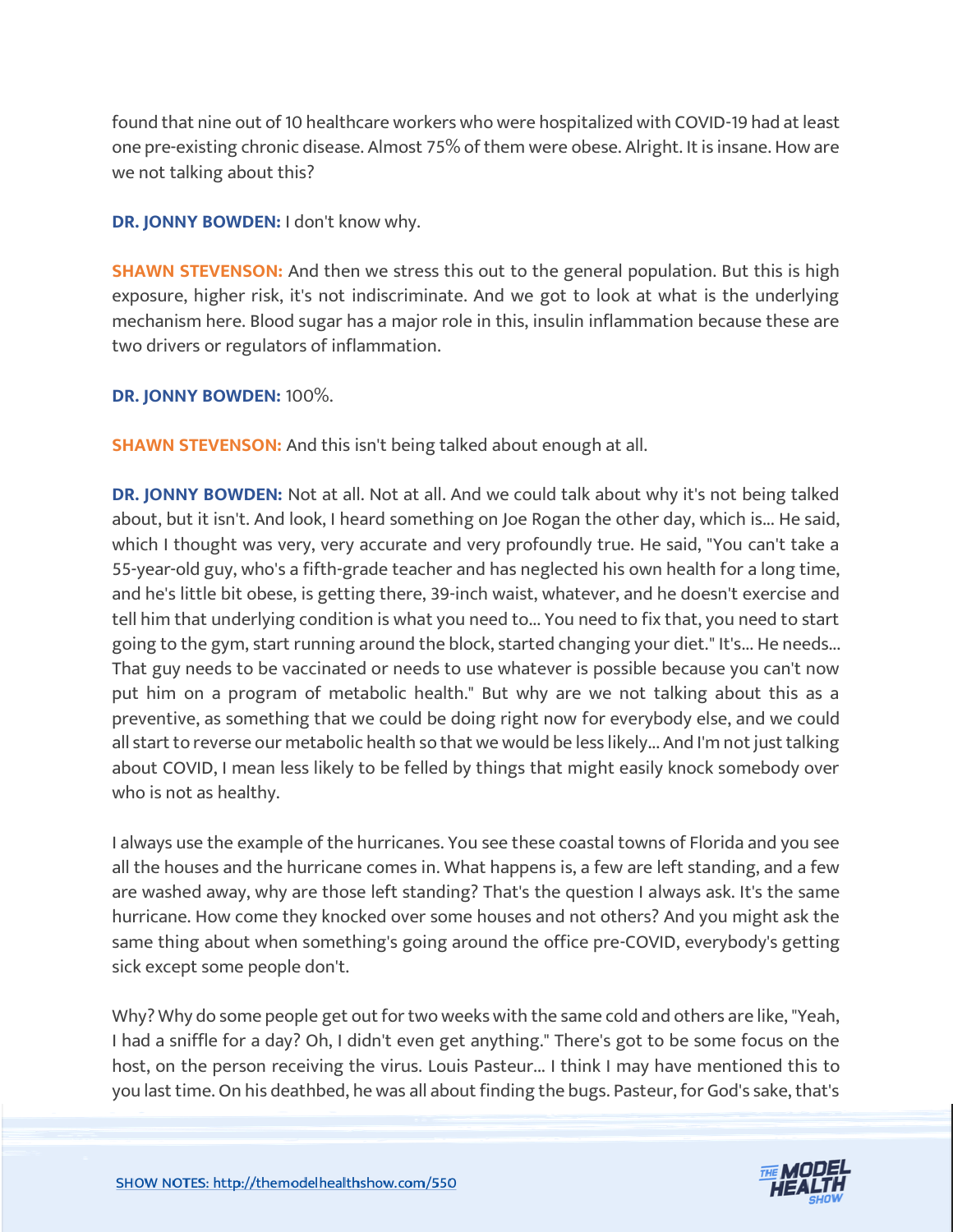all he did was look at the virus, look at the bug, look at the bacteria, look at the microbe. And on his deathbed or right around that time, he said, "Look to the host." He realized the action is not just in what is the virus doing, what is the microbe doing, what is the thing we don't want to catch doing, it's also, what's the resilience, what's the house built with? So, you want to talk about metabolic health, the time to start is right now.

**SHAWN STEVENSON:** Yeah, and if this was truly an ethical position on things, whether it's a newly invented drug or not, if we're not addressing the host, the underlying metabolic health, we're really missing the point.

#### **DR. JONNY BOWDEN:** Completely.

**SHAWN STEVENSON:** Because guess what happens even with a new drug intervention? The effectiveness is going to be dramatically lower because the person's immune system is already distraught. It doesn't provide some kind of miraculous immune system training that's going to outlast. And again, if we look at the results of what's transpired thus far, we can see that very clearly, and so for us to even... And we got to talk about this because this for me is a big out, it's a big scapegoat to say that that person can't get healthy. It's been almost two years now, and I've seen people get mobilized to do things that... I don't know about you, but I would have never thought people would do this before. They're getting out. They've changed their behavior so much.

#### **DR. JONNY BOWDEN: How so?**

**SHAWN STEVENSON:** For example, everywhere you go, folks have decided to cover up their breathing pathways, their breathing apparatus, a change in behavior that's become normalized. The same thing for this accelerated process of a new drug getting approved, it's never happened before. "Let me get out and get in line and go do that thing. Let me stay away from my loved ones and isolate myself." The list goes on and on, the behavior changes. I'm just scratching the surface, but with all of these things, if it was encouraged, it was framed for grandmother, the peer-reviewed evidence that we have, for example, from Kaiser Permanente that's close to us, looking at 50,000 COVID patients and looking at their behavior as far as exercise, the two years prior to them contracting the disease, the folks who were inactive had almost a three times more likelihood of dying.

And we've had many studies come out since of reaffirming this because that's an observational study, of course. But if we know, for example, that a 20-minute walk boosts your immune parameters, neutrophils natural killer cells, the list goes on and on, and so we frame that in the media or the so-called health officials press conference, "America, we've got to make sure this is a critical free intervention for you that's going to dramatically improve your resilience from

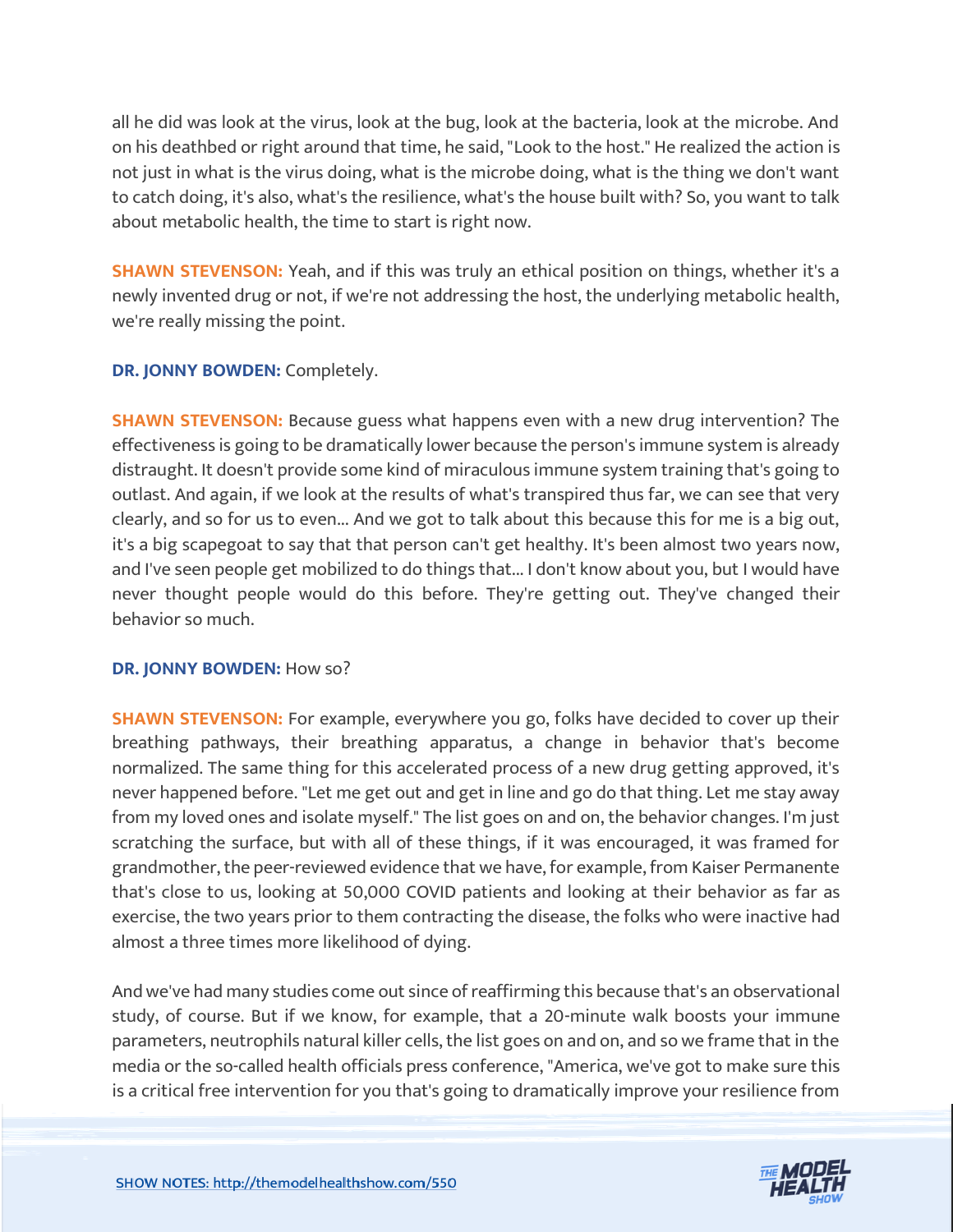this to do a 20-minute walk each day, and we want to hold each other accountable," guess what's going to happen? There's going to be a nation of people making sure they get that 20 minute walk in because fear can be leveraged for something positive, but it's being leveraged for more disempowering things. So, with that said...

**DR. JONNY BOWDEN:** I could not agree with you more. Well said. Eloquently said. And let me underline that with more. When Kennedy was president, he mobilized the country with his president's committee on physical fitness, we were in the middle of the Cold War with Russia, and he made it like almost a patriotic thing. It's like we are going to be the most physically fit. And he got everybody on board with this, and maybe it didn't completely transform everybody, but, man, he was able to motivate people to do things in terms of physical... Because they locked it into being patriotic, to being the strongest country in the world, and all of that stuff. I want to know why these people have not frigging mentioned this sh\*t once, why Fauci... And I'm not anti-Fauci. I'm just saying why has this man not once mentioned that the statistics on vitamin D are almost as impressive as the damn vaccine in the sense that they prevent people dying and being hospitalized; 98.5% of the people who died of COVID or had extremely serious reactions had vitamin D deficiencies. He takes vitamin D. Why isn't he telling us that? Because the narrative has been not to talk about the things people can do to make their own system healthy. And that's the part I really object to. And you talked about the walk, man.

**SHAWN STEVENSON:** And that's protection, not just for one thing as well.

**DR. JONNY BOWDEN:** No! No!

**SHAWN STEVENSON:** It's to protect you from so much more.

**DR. JONNY BOWDEN:** No, it's not.

**SHAWN STEVENSON:** It makes you robustly healthy. So, here's John F. Kennedy's quote because when you said that you reminded me.

**DR. JONNY BOWDEN:** Oh, thanks, man.

**SHAWN STEVENSON:** He said, "Physical fitness is not only one of the most important keys to a healthy body, it is the basis of dynamic and creative intellectual activity." Beautiful statement.

**DR. JONNY BOWDEN:** So, you mentioned why aren't we talking about the walk. I heard a statistic yesterday from John Abramson of Harvard University who said that 80% it's now... And this is pretty much accepted across the board. 80% of your health is lifestyle. 80% is the stuff we're talking about. It's not drug-related. And the narrative, and I think this gets to the core of

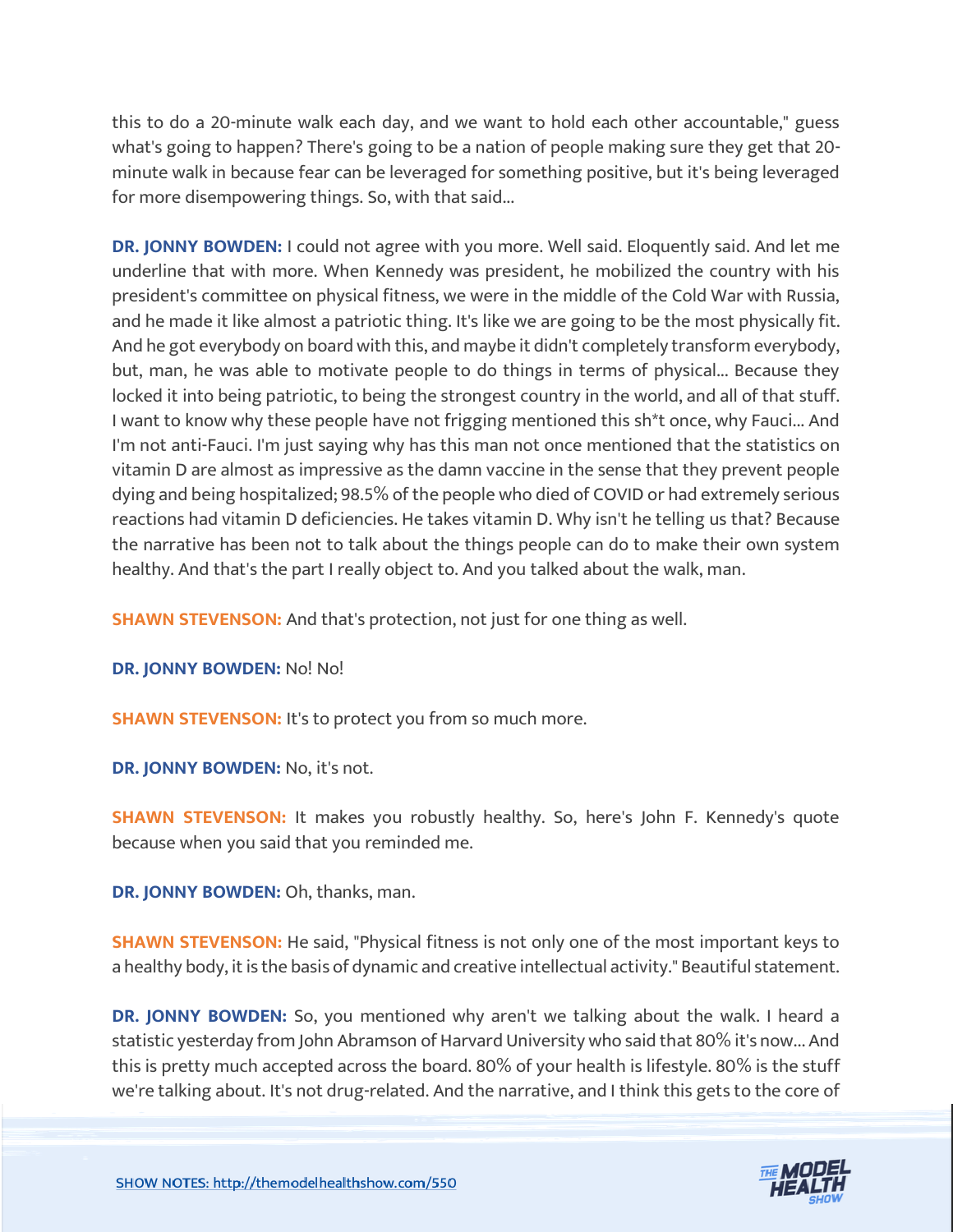what we were talking about offline, is that the influence of the drug companies on the economy, on the government, on the agencies that regulate them, on the recommendations that come out from the FDA, every one of these things has driven the economy of drugs in this country, in the pharmaceutical industry, and it's staggering, it is absolutely staggering.

And if your narrative is that "If you have heart disease, the answer is statin. If you have COVID, the answer's a vaccine. If you have... " It's not limited to this epidemic we're talking about here. The answer of the drug company has always been, "There's a drug for every problem and we've got it. And we do the safety trials, and we tell you what the data is, and we tell the agencies that buy it what the price is going to be." This is a very broken system, and it really is run by the... Not run by. I mean, they have an inordinate influence on policy.

#### **SHAWN STEVENSON: Of course, yeah.**

**DR. JONNY BOWDEN:** And because to their credit... My beloved niece has a master's in Public Health, and I kind of understand... Public health, their job is not to be accurate, their job is to give a concise and easily understood message that they believe is going to benefit the most people. The public doesn't do nuance. The public doesn't do shading. The public doesn't do shades of gray. So, what do I do? It's yes or no, good, or bad. Is this food good? Is this food bad? Is this exercise good? Is this diet, right? They don't do nuance and shading and personalization. So, they need a very clear message. You get sick, you get this drug. You have heart disease, take a statin. You have COVID, take a vaccine. And that message really needs to be examined in terms of its impact because nobody's talking about the free things that we can all do that will probably have more of an effect on your heart disease or whatever it is you're trying to prevent than the drug they came up with. A perfect example is the walk. The frigging 20 minute walk is probably the best piece of health advice anybody could be given to the entire country, 'cause anyone can do it. I don't care if you're in a wheelchair. There's a way to do some kind of version of that walk.

And bonus points if you do it after dinner, because that is just such a metabolic boost, and it will give you such a return... And I know you've done every kind of exercise in athletics and been at the national level of so many of these things, so obviously, a walk sounds like, "Well, what's a walk do? It doesn't burn... You're not going to get thin. You're not going to get on the cover of muscle and fitness." But in terms of return on investment, in terms of health, effects on cancer, depression, heart disease, you name it, in a simple 20, 25-minute walk every day, you can do that, I do it every day, and I play tennis three hours a day. I wouldn't be without my walks for anything. And it's just... And another thing about energy, as long as you brought it up, I have found that on days when I'm dragging a little, I never get really tired. I don't...

#### **SHAWN STEVENSON:** No kidding.

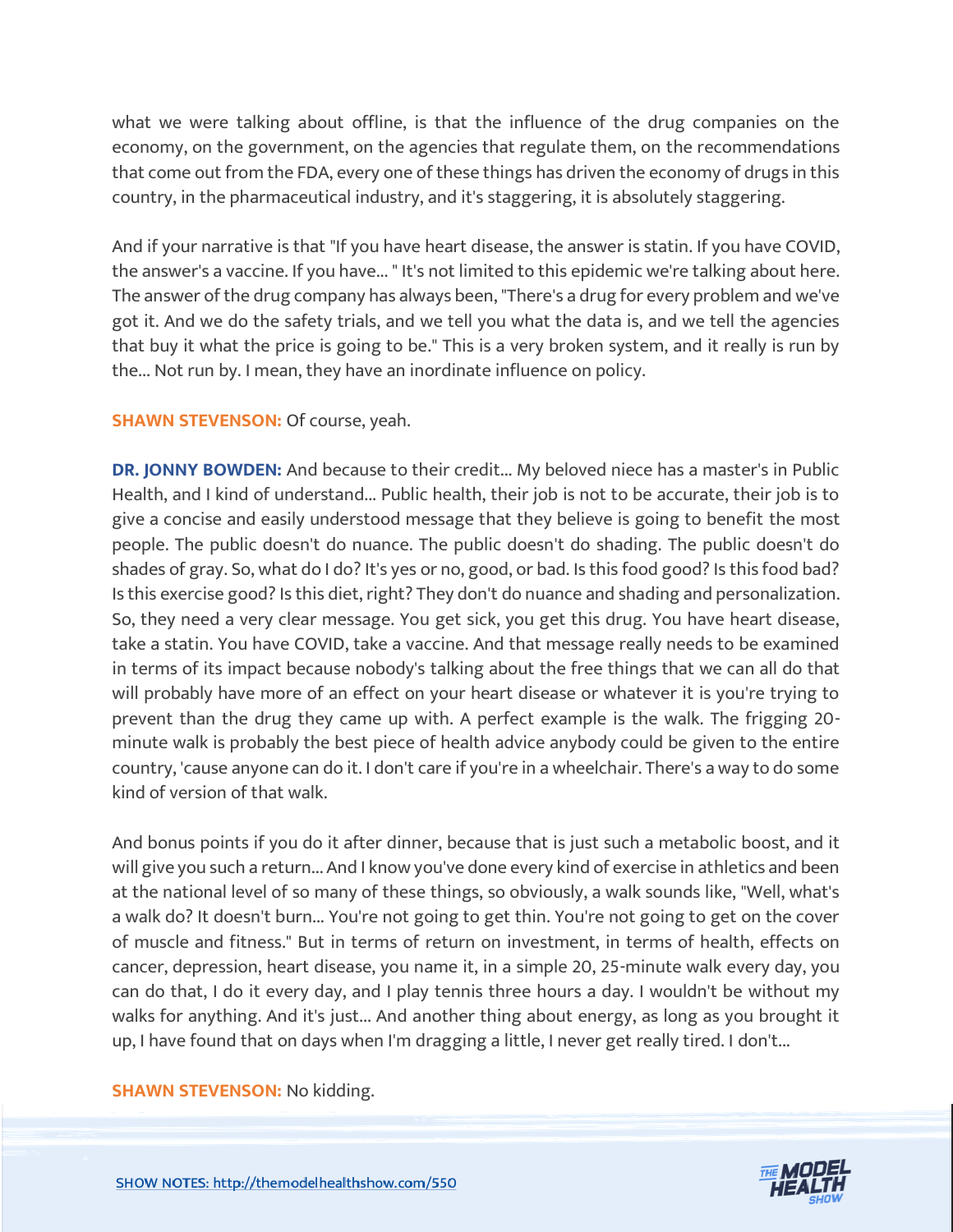**DR. JONNY BOWDEN:** I mean I don't ever have those days like, "Oh, man, I'm dragging." Maybe once a year or something like that, but it's not a normal thing. But sometimes I'm a little more brain foggy than others. And the very fact... And I don't feel like doing it, but I do it anyway 'cause have a dog and he... 20 minutes outside, walking in the hills of Woodland, Woodland Hills right over here, and I come back like I just had three cups of coffee. It is literally energizing and invigorating and being outdoors, and there's a whole field of psychotherapy called ecotherapy that just studies the effect of being outdoors around green things, and the positive effect it has on your brain and your neurotransmitters and your hormone and your metabolism. So, the walk is like... But they can't sell it. They can't make \$30 billion a year telling people to take a walk or to eat less crap.

**SHAWN STEVENSON:** These are the things our genes expect from us.

**DR. JONNY BOWDEN:** Expect... We were designed with this in mind. Whether it's God or the genome organizing device or whatever it is, humans have been moving like this for up until maybe 100 years ago, and we've been eating a certain way up until maybe 100 and 150 years ago. So where should we look for guidance in an era when we are getting so much contradictory information about exercise, so much contradictory information about what's healthy to eat, about whether Keto diets are better than vegan diet. When we're getting all of this, where do we look for to kind of... What's the Bible? What's the given here that we should look to for guidance? And to me, it's what did the human genus do for 2.4 million years, before they invented fast food before McDonald's was a franchise? What did we do? We ate from what I call the Jonny Bowden four food groups, foods you could hunt, fish, gather, or pluck. If you could hunt it, fish it, gather it, or pluck it, even if you're buying it in the supermarket, could you have hunted it? Could you have fished it? Could you have plucked it from a thing, or grabbed it off the ground? It's probably good for you. And that's the best dietary advice I could give anyone, real food that you could've hunted, fished, gathered, or plucked. You'll be fine.

**SHAWN STEVENSON:** I've never seen anyone hunt an Apple Jack or gather an Apple Jack. These are things that are newly invented. They're not even food.

**DR. JONNY BOWDEN:** They're not food.

**SHAWN STEVENSON: I struggle to even...** 

**DR. JONNY BOWDEN:** They're food products.

**SHAWN STEVENSON:** Yeah.

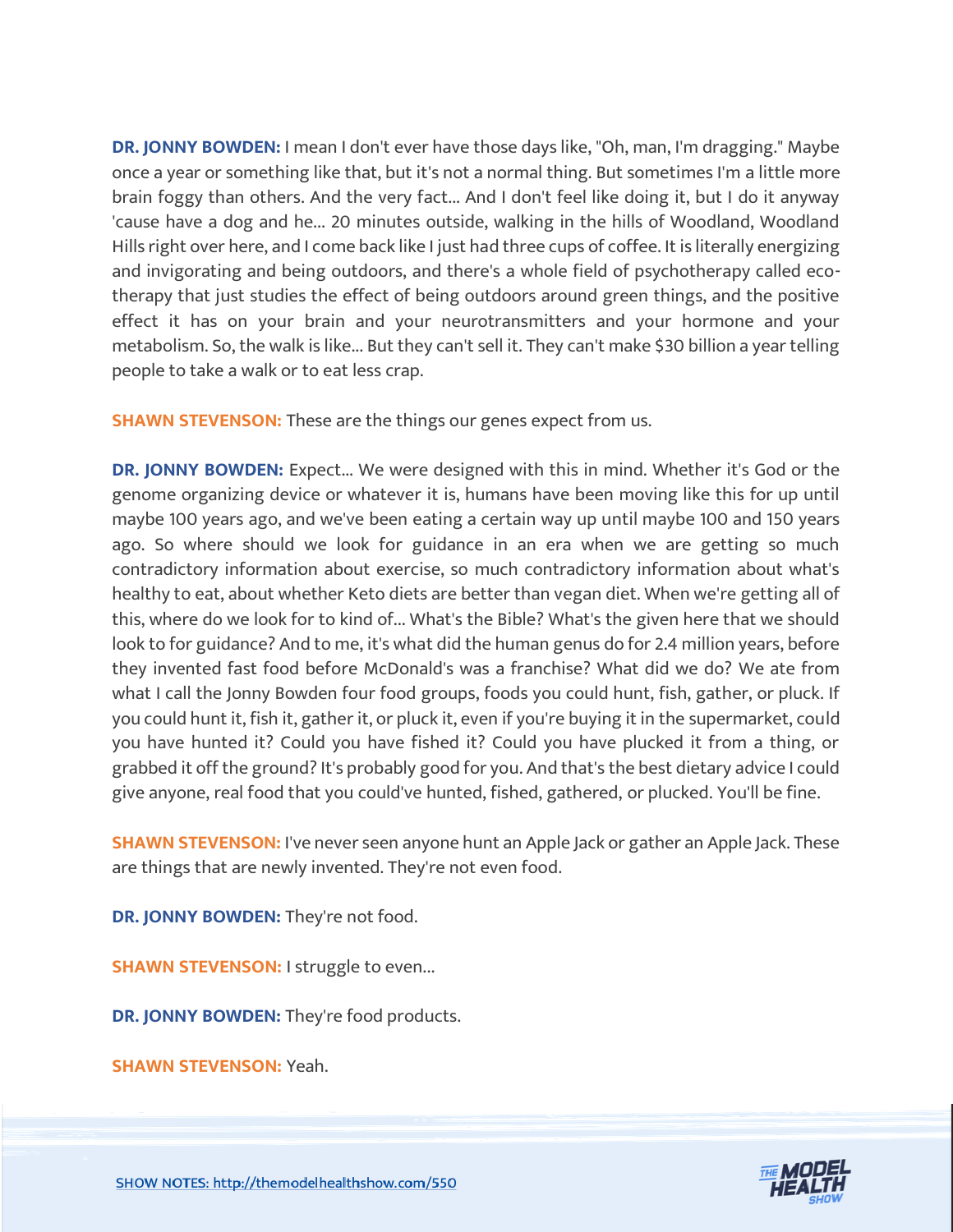**DR. JONNY BOWDEN:** They're food products.

**SHAWN STEVENSON:** Not to say they're not tasty, but that's...

#### **DR. JONNY BOWDEN:** They are tasty.

**SHAWN STEVENSON:** Actually, let's talk about that, but I want to hammer home one point, because what we're talking about here are things that, again, these are things your genes expect from you, your DNA expects, and we're talking about movement, for example. That is the controlling force of your immune system.

#### **DR. JONNY BOWDEN:** Yes.

**SHAWN STEVENSON:** In our culture today, we have a fundamental flaw where we believe... We've allowed the belief that your health condition is a deficiency in a drug. Your heart disease, you're deficient in this drug. Your infectious disease, you're deficient in this drug or this treatment.

**DR. JONNY BOWDEN:** Bless you for saying so. My mentor, my first teacher of nutrition, the great Robert Crayhon, late great Robert Crayhon used to say, "Dude, depression is not a Prozac deficiency. Heart disease is not a statin deficiency." So, he basically was saying exactly what you're saying right now.

#### **SHAWN STEVENSON:** Yeah.

**DR. JONNY BOWDEN:** And yet the drug companies would have us believe that, and they influence policy, and they influence what the media says. And it's a tall order, what you and I have. Our marching orders are a tall one. We literally have to take a population that has been, I don't want to say brainwashed, but it's been subjected to consistent messaging about drugs being the answer to every condition that we suffer from, medicalizing every human feeling and condition, and "Oh, this is this depression, and we need a drug for that, a special drug for... " And not ever looking at how we can build our own resources. It's just not a great financial model for them to teach us that. And if one thing has come out of this whole thing with the pandemic, it seems to be something... And we're going to talk about this when we talk about Dope sick. One thing that's very clear to me is that people do not understand the main purpose of drug companies. They really don't.

They still have this feeling that they're there to help us and wipe out sickness, and sure, they'd love to do that in the process, but they have one and only one prima facie purpose in life, and that is to their shareholders, to make money. It is exactly the same purpose as MasterCard,

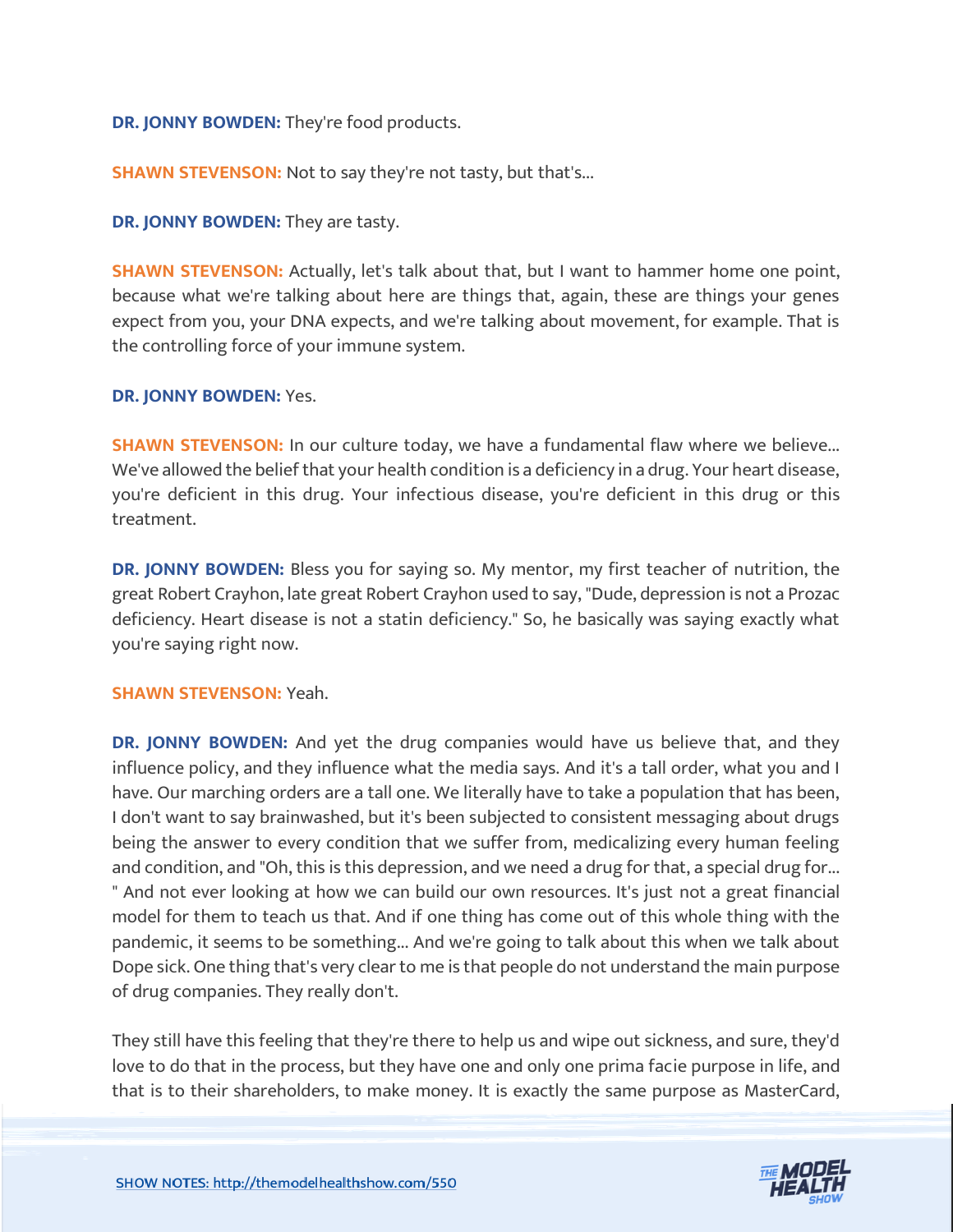Walmart, and you name the corporation. It is to sell products and to have a bottom-line profit at the end of the quarter for the shareholders. They don't give a sh\*t about making us healthy or preventing... That's not the... And the food companies, the same thing, it's not about, "We want to feed the world." If that was really the case, you have to look at what they do with their patents in countries that can't afford their medicines, if they really just wanted to do that. So, let's be honest about that.

That doesn't mean that drug companies haven't come up with wonderful life-saving things. I'm not anti-drug companies. I'm anti the misuse of drug companies and their influence. But God, they saved us from tuberculosis, smallpox. I had hepatitis C, there was an eight-week course of drugs. It was miraculous. I am not anti-drug companies, but you can be suspicious of the fox in the hen house without being an anti-fox. You just got to know that they have enormous influence on how we think about illness and how we think about our own abilities to recover from things, and our own ability to strengthen our immunity, to strengthen our resilience, to change your attitudes, all of those things. And the old naturopaths had an essence of this, right? There's stuff, sunlight, water, rest, air. These things actually are very healing, they just can't be sold for \$30 billion a year.

**SHAWN STEVENSON:** Yeah, man, you've laid it out very clearly. I think that especially in our time today and the time that I have with you, I want to talk about... I definitely want to dive more into nutrition and how things have got twisted up, and also some foods that we can look at to help to remedy the situation.

#### **DR. JONNY BOWDEN:** Sure.

**SHAWN STEVENSON:** But I want to also drive this point home that this is a wonderful time to be alive because we get to see this stuff firsthand and be a part of something special as far as change, a positive change. But we didn't get to this place on accident, where we are the sickest nation in recorded human history. Right now, here in the United States, we have the highest rates of obesity, heart disease, drug overdoses, for example, the new report, which is as of this recording, I've already shared an episode talking about the report coming out that Fentanyl is the leading cause of death for folks between the age of 18 and 45, the number one cause of death.

**DR. JONNY BOWDEN:** I saw that.

**SHAWN STEVENSON:** And yet, if you go to Dr. Google and look it up, you're not going to see any major news sites reporting on this. You're going to see some local stories, and also Fox did do a report on it, but it was here today, going today. And you've got to understand who's financing these media channels, which is drug companies. They have so much influence on the

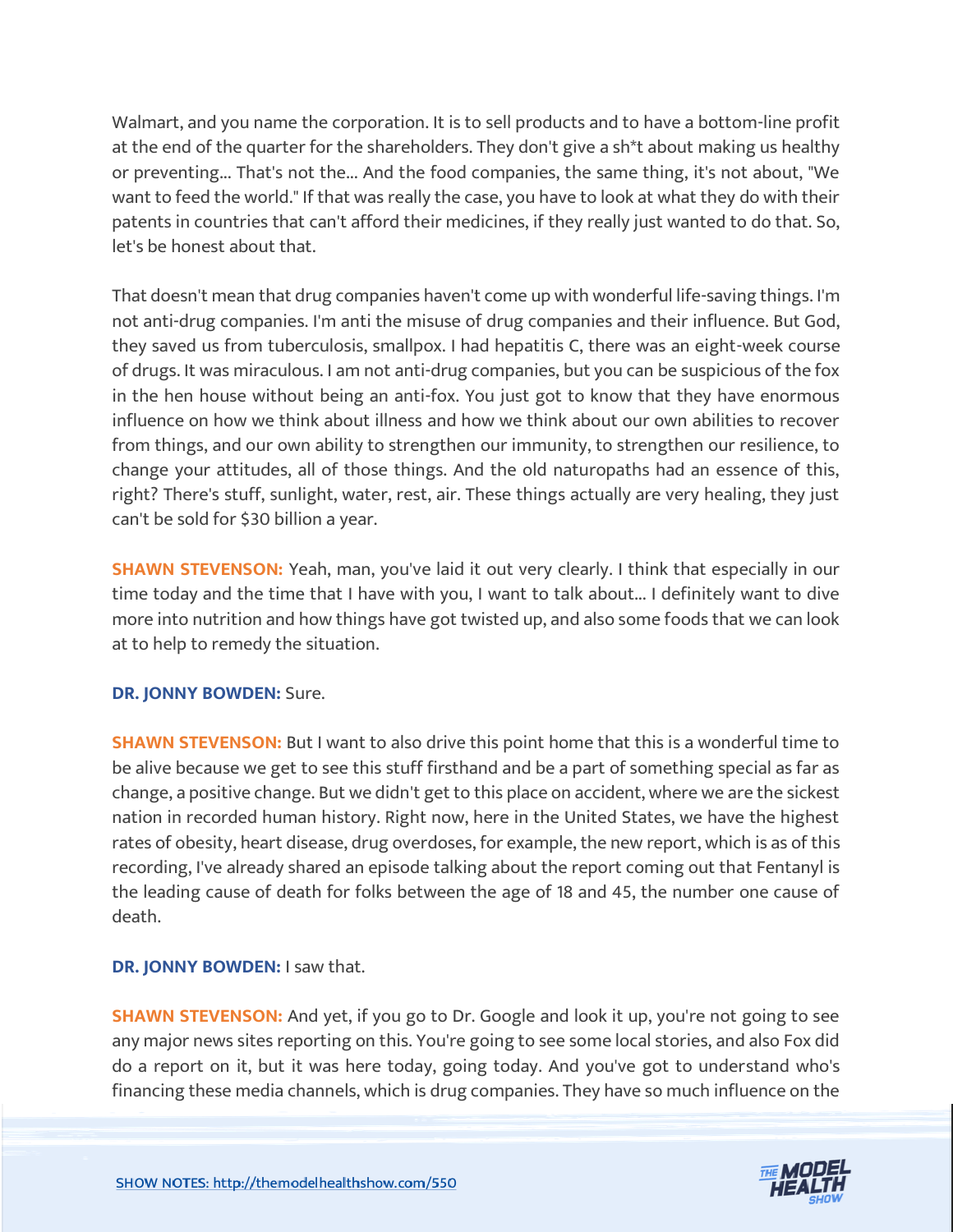"news" that we're getting, and also the political influence where they can essentially do whatever they want and get away with whatever they want. Changing policy, two-thirds of United States Congress members received a check from pharmaceutical companies in 2020. How is this not a conflict of interest? For me, again, if this was effective and working well for us, I'd be all for it. Pay the Congresspeople to manipulate and get more drugs on the market.

**DR. JONNY BOWDEN:** 100% true.

**SHAWN STEVENSON:** But look at the results. We're not getting better. We're the most drugged culture in history as well, not to mention that.

**DR. JONNY BOWDEN:** And I believe 68th in the world in healthcare outcomes. 68.

**SHAWN STEVENSON:** Unbelievable, unbelievable.

**DR. JONNY BOWDEN:** Yeah. And we spend more money on healthcare than anywhere else. But it's not really healthcare, it's on drugs and procedures.

**SHAWN STEVENSON:** The EJS Center for Ethics at Harvard University, and you mentioned John Abramson, I've talked with him several times...

**DR. JONNY BOWDEN:** You need to get him on your show.

**SHAWN STEVENSON:** Yeah, yeah, I'm talking to him in a couple of days. But I've been talking to him for months. And he's the guy literally behind the scenes who's seen the drug trials, the stuff that he had to sign an NDA he can't talk about.

**DR. JONNY BOWDEN:** Yeah, let's just tell the audience who he is. He's a lecturer at Harvard University, he's been a family doctor for 20 years, and he wrote a book about 20 years ago called Over-diagnosed about this whole thing, and he's got a new book coming out. I'm sitting here promoting his book instead of mine. But it's important, people need to know about this. It's called Sickened: How the Pharmaceutical Industry Broke Healthcare and What We Can Do About It. It's an important thing for people to read. And why he is the right person to talk about this, as you were about to say, and why the audience needs to know this, is he's the number one expert in the world, in the country, on drug litigation. For the past 10 years, he serves as an expert witness in countless cases of plaintiffs bringing actions against drug companies. He's looked at their data. He's hired statisticians to re-analyze the raw data. He knows where the bodies are buried and how these guys operate, which brings us to Dope sick in a way.

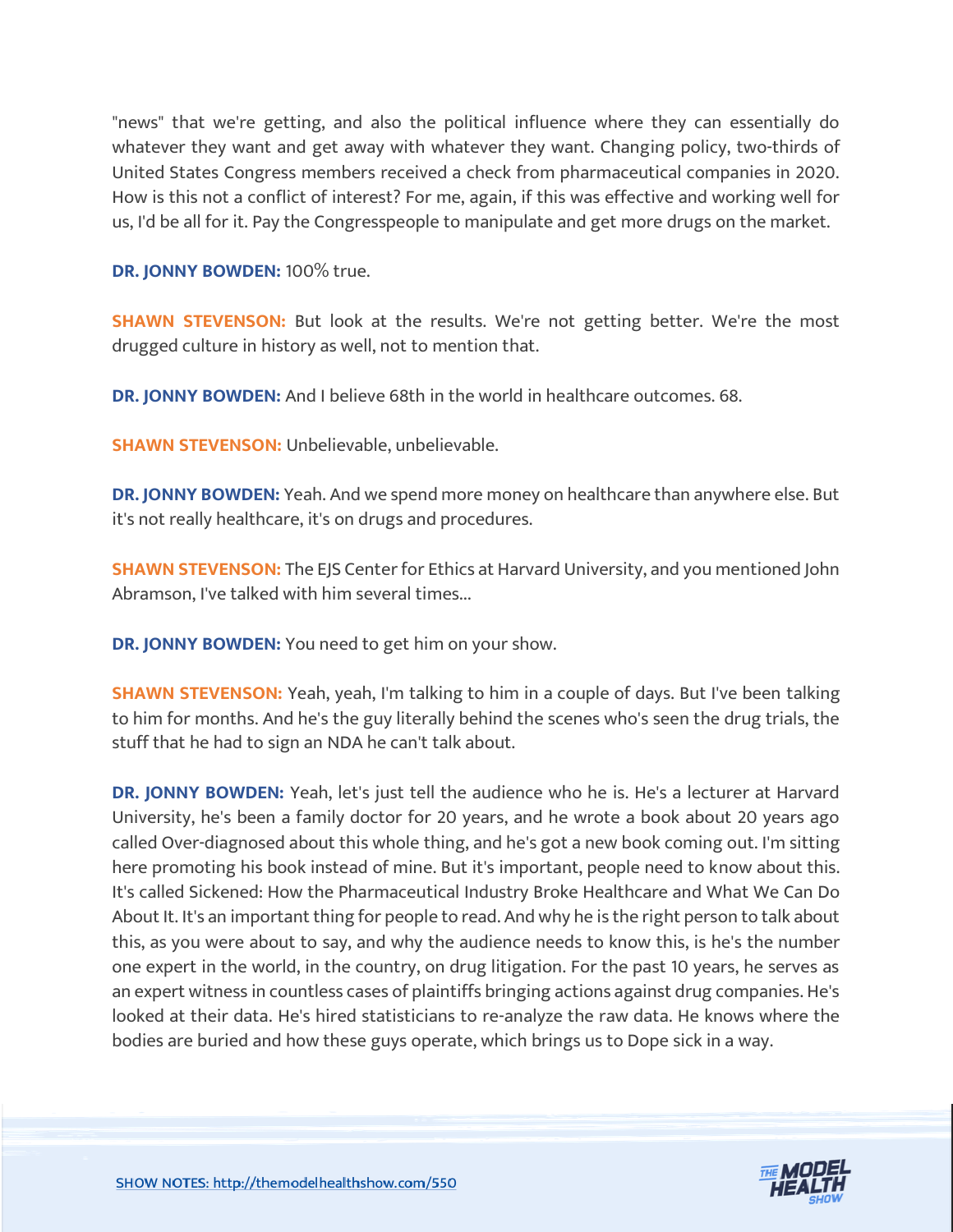So, he's got a very important message about the outsized influence of the drug companies on even thinking what we can do ourselves. Because if you think about it, if we all got healthy, they're out of business. So, it's not really in their interest to tell us how to get healthy. It's in their interest to tell us how their drug can change a symptom. And that's kind of... When we were talking about The Great Cholesterol Myth last time, the whole thing about statins and bringing down LDL cholesterol, they can bring down a lab test, they don't reduce deaths. They reduce numbers on a lab test. And if you are the drug company, you want to make sure that that's equated in the public's mind with reducing the risk for a disease. "Oh, my LDL cholesterol is down, I'm fine," but it's not. You're not. 'Cause, that is not the measure of whether you're really at risk for heart disease. But the drug companies would love you to think that 'cause they got a drug ready to go to lower it.

**SHAWN STEVENSON:** Right. You mentioned Dope sick a couple of times. Let's talk about this because with Fentanyl being the leading cause of death for folks in that age group, the...

**DR. JONNY BOWDEN:** Yeah.

**SHAWN STEVENSON: Prime of life...** 

**DR. JONNY BOWDEN:** Yeah.

**SHAWN STEVENSON: Age group...** 

**DR. JONNY BOWDEN:** Awful.

**SHAWN STEVENSON:** Fentanyl is a synthetic opioid.

**DR. JONNY BOWDEN:** Yeah.

**SHAWN STEVENSON:** And the whole purpose of this, in looking at this is that the doors were just blown open for these types of narcotics to be even available in the US market in the first place by drug companies and their fraudulent framing of things because knowing, for example, just how addictive these substances are, and hiding the data, twisting up, and this is something, of course, John can talk about as well...

**DR. JONNY BOWDEN:** Better than I can.

**SHAWN STEVENSON:** Really muddying up the data to make it look a certain way...

**DR. JONNY BOWDEN:** Oh yeah.

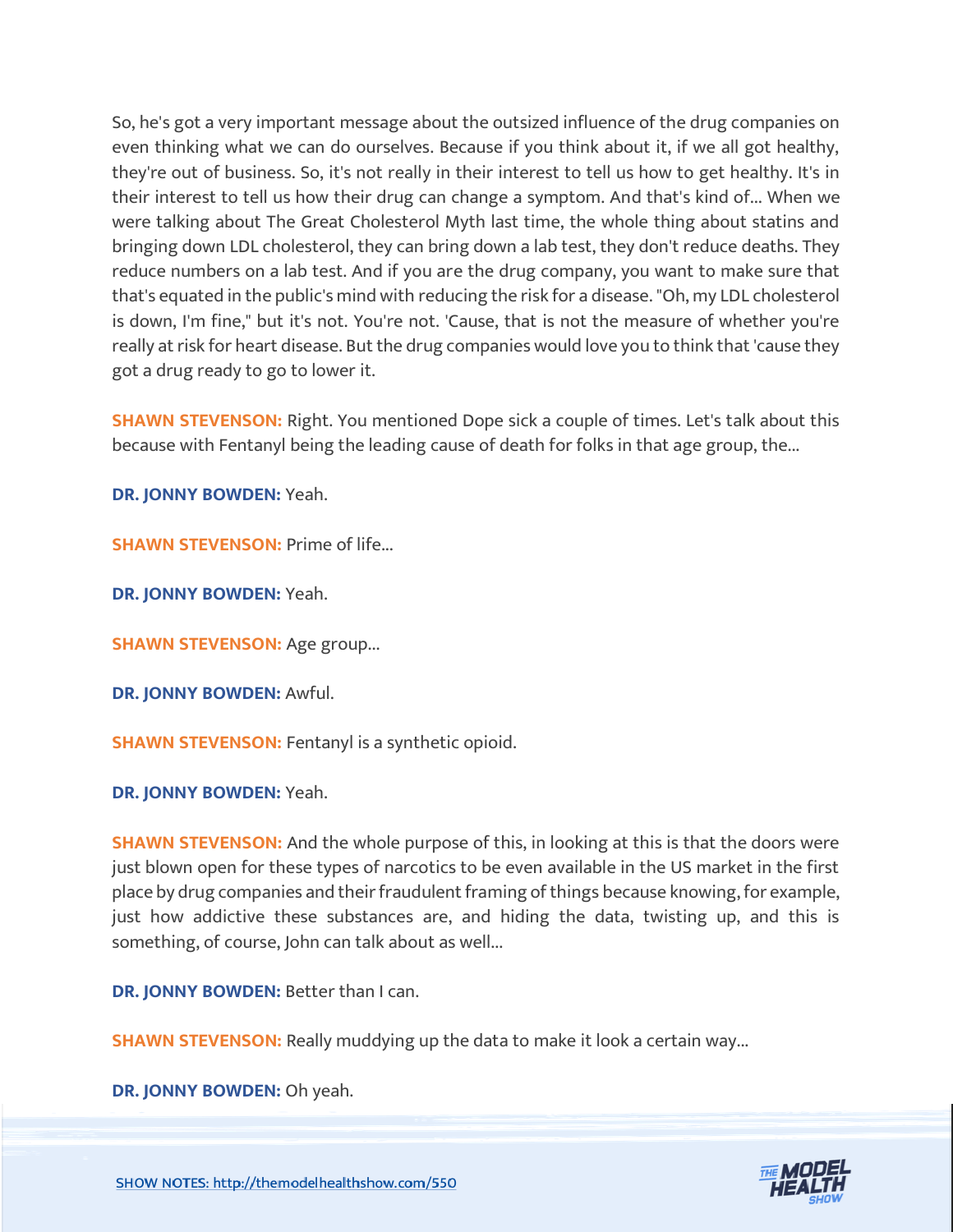**SHAWN STEVENSON:** All the while we're losing... Since 2000, a million people have died from opioids. Not to mention Fentanyl now is just like taking over everything, the synthetic version of it. So, let's talk about Dope sick, because this is something that you checked out and you know quite a bit about, and just kind of paint a picture of one of the things we covered.

**DR. JONNY BOWDEN:** Yeah, well if people haven't seen it, it's a TV series now and it's based on a book, and it's a great TV series. If you haven't seen it, it's basically the telling of the story of OxyContin and how it became the biggest epidemic and how it's killing people all across the country, particularly in the Rust Belt in West Virginia and Kentucky and Pennsylvania and how this happened. And it is a stunning and jaw-dropping portrayal of how these drug companies literally sent representatives to the doctors to show very specific data, how they hid other data, how they sullied up to the doctors and with lunches and getting to know them and how they targeted them and how they knew how to speak to them and how to motivate them, and how they monitored their prescription behavior and all of this stuff. And you look at this and you go, "These people literally, they lied about the addictiveness of it, they managed to get influence with the FDA, which is not unheard of, where they were able to get this statement from the FDA that said this is less addictive than the other opioids, it was not."

**SHAWN STEVENSON:** And the guy who made this statement, who helped them to craft that statement went on to work for Purdue Pharmaceuticals.

**DR. JONNY BOWDEN:** This happens... Okay, so this is my point. So, it is... Everybody would watch this, and you would be horrified. And this company, by the way, was paid billions of dollars, and I think they went... They're bankrupt. But I'm not sure. But there's been a huge accountability for Purdue Pharma for doing this. They're just the scum of the earth. But here's the thing. What I would like people to know about that, and what I think people don't know, is that Purdue Pharma and OxyContin, that's the Jeffrey Epstein of drug companies. They just got caught, and they did something odious and even a little over the top even for bad behavior. You think that stops with Jeffrey Epstein? You think that's not how the other companies do business? They just got caught. And what... There's... We were talking about this offline. Going back to 2004, there was a book written by the editor-in-chief of the New England Journal of Medicine, Marcia Angell, you do not get more conservative and more mainstream, it's the goddamn New England Journal of Medicine, and she's the editor-in-chief, and she wrote a book called The Truth About Drug Companies explaining that what you saw in Dope sick is what they have been doing all along.

They just got caught, and the drug happened to be extremely addictive and killed a lot of people. You think they don't sell statin drugs the same way? You think they don't sell arthritis drugs the same way? There's a process called detailing. They do a profile on the doctor. They

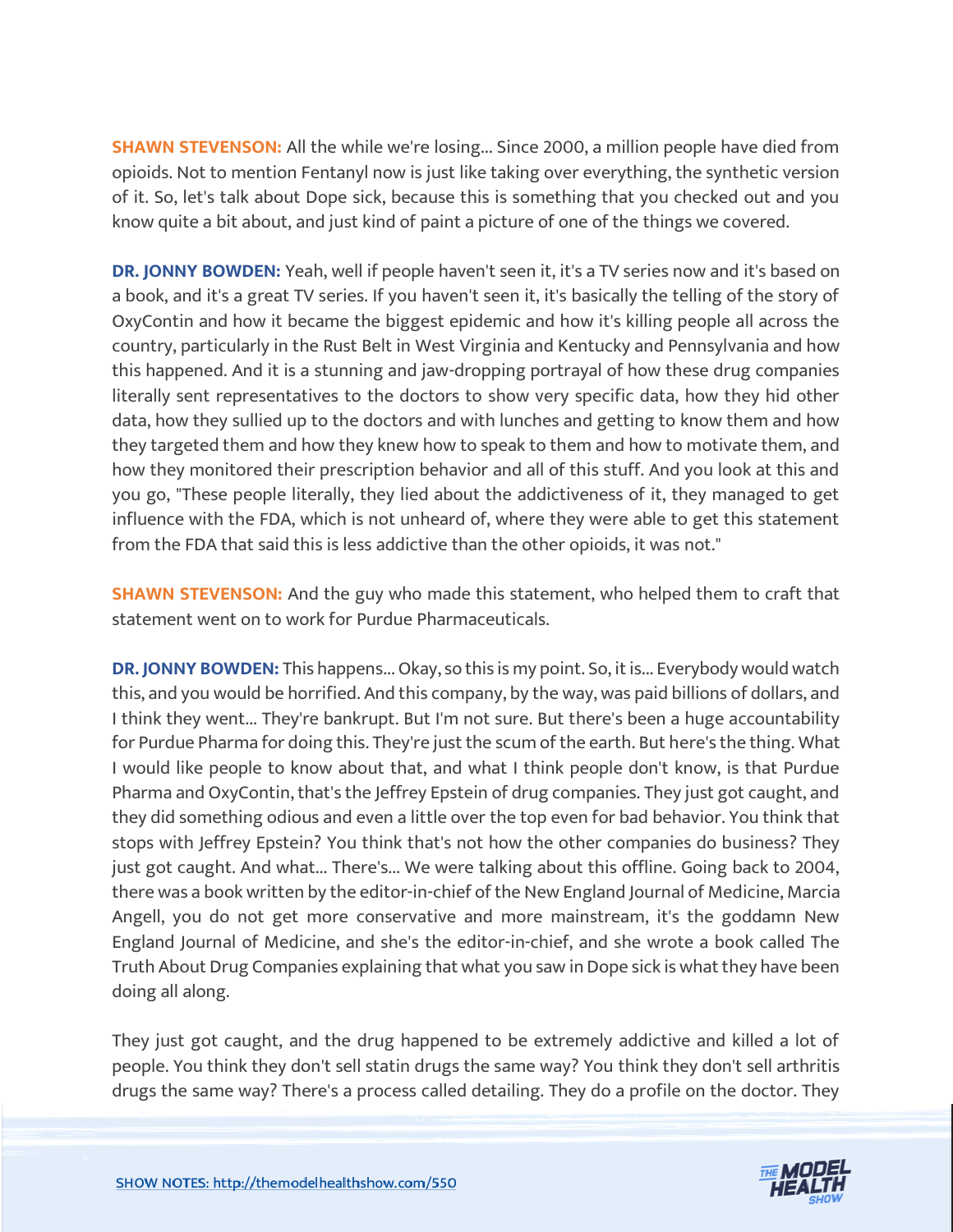say, "Well, this doctor is really motivated by thinking of himself as being at the head of science, so we got to give him a lot of the science. This one thinks of himself more as like a very skeptic, so we have to hit the things that the skeptical... " They literally target the presentation, depending on the psychological profile of the doctor. It's called detailing. They have representatives who do this. They monitor the prescribing behavior. They reward them with, "Would you like to come to Hawaii and give a lecture? It's an educational thing, but all expenses paid, the golf course, bring your wife, the whole thing."

This is how they do business. And Dope sick is just an extremely bad example of it, just the worst, but it isn't qualitatively different, Shawn, from how every drug company manufactures the demand for their products. And I think people should look at that not just as a, "Oh isn't that awful?" kind of shouting forward. You just want to see how terrible it is and look at the accident. Look at it as an object lesson that's going on in your doctor's office right now, probably with the drugs you're taking. And I don't mean that there are no good drugs. I mean that we need to have... Part of the conversation needs to be, "How do we get healthy on our own?" And if we can't have that be part of the conversation... And the drug companies don't really want it to be part of a conversation. If you can cure diabetes or prevent diabetes with lifestyle, which you can, what do the people who sell Metformin do?

**SHAWN STEVENSON:** Yeah, you lose a lifetime customer. It's really profound, and like you just said, it's happening right now as we speak in virtually every doctor's office across America, specifically in America. This is a worldwide issue, but America we're the king of this issue because our regulations... And it's even covered in the film in the series. And it's on Hulu by the way. It's covered in the series how drug companies understand the terrain here in the United States. They can manipulate it so much easier. They were trying to push themselves into other markets, and it just doesn't work the same. And here in the United States, we are one of two countries in the world that allow... Yeah, that allows the advertisement...

**DR. JONNY BOWDEN:** Marketing to customers.

**SHAWN STEVENSON:** It's just like, again, we're selling products like its tennis shoes on television, but the other country, New Zealand, they actually have much more stringent laws as far as what they can market. It has to be factual. Here in the United States...

**DR. JONNY BOWDEN:** Oh, that. It has to be factual. That's a high bar.

**SHAWN STEVENSON:** Even still, I'm not going to say because I'm not there in the culture to see what level of fact that is, but here in the United States, they can essentially put on a drug commercial and just have all this imagery of the wonderful life that you're going to have and hide all of the potential detrimental things that they share those things because they're noted

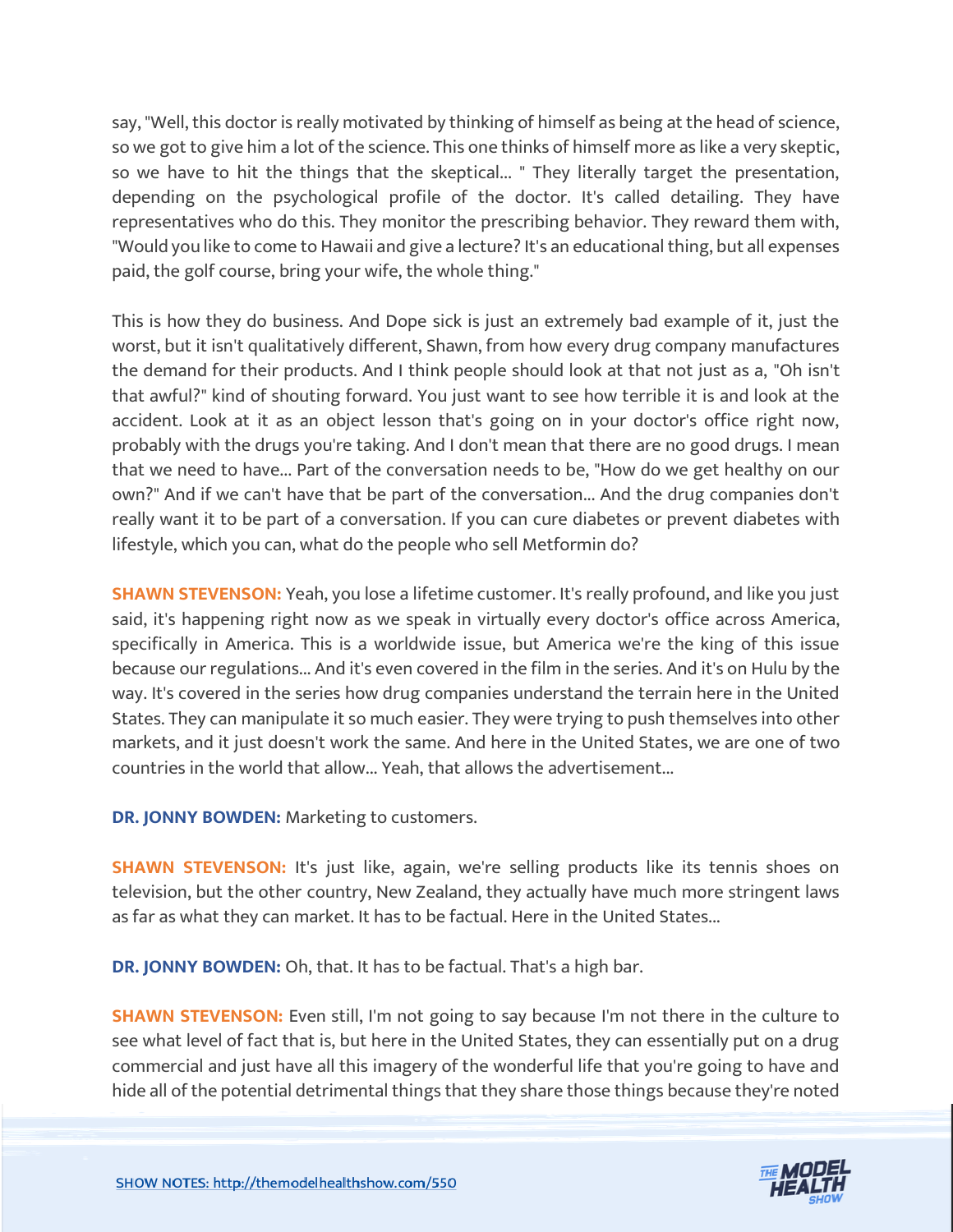in the clinical trials that hey, this person developed blindness or whatever the case might be, covered that up with beautiful music as the people are on the boat sailing or whatever the case might be. So, it's a way, again, purposeful manipulation, psychological manipulation is allowed here in the United States.

**DR. JONNY BOWDEN:** And it's all legal. Yeah.

**SHAWN STEVENSON:** Alright. We need to... Right now, we're going to make an NBA level pivot and we were to get more into solutions because...

**DR. JONNY BOWDEN:** Oh, yes. I was just thinking the same.

**SHAWN STEVENSON:** When I think of you, again, I think of energy, and I think of nutrition. You've been somebody who's walked the talk and taught so many folks, and do you have one of your books... Which is one of the most beautiful books that I personally have, The 150 Healthiest Foods on Earth.

**DR. JONNY BOWDEN:** Oh. Thank you.

**SHAWN STEVENSON:** And I was just flipping through that today before our conversation, and you also have another book, The 150 most effective ways to boost your energy.

**DR. JONNY BOWDEN:** Yeah...

**SHAWN STEVENSON:** This is just one of how many books, you don't even know how many...

**DR. JONNY BOWDEN:** Fifteen.

**SHAWN STEVENSON:** You got 15. Okay, I was going to say you probably don't even know how many books you've written.

**DR. JONNY BOWDEN:** Oh, yeah, I do.

**SHAWN STEVENSON:** But let's talk about food, some of these healthy foods, because if we're looking at energy, again, sleep is foundational, movement is foundational, but our nutrition is obviously foundational, let's talk about some of these foods that can help to support health and support energy.

**DR. JONNY BOWDEN:** Well, I think it starts with the effect of food on hormones, and this is the part that I didn't learn when I was a trainer at Equinox, and you probably didn't learn in your

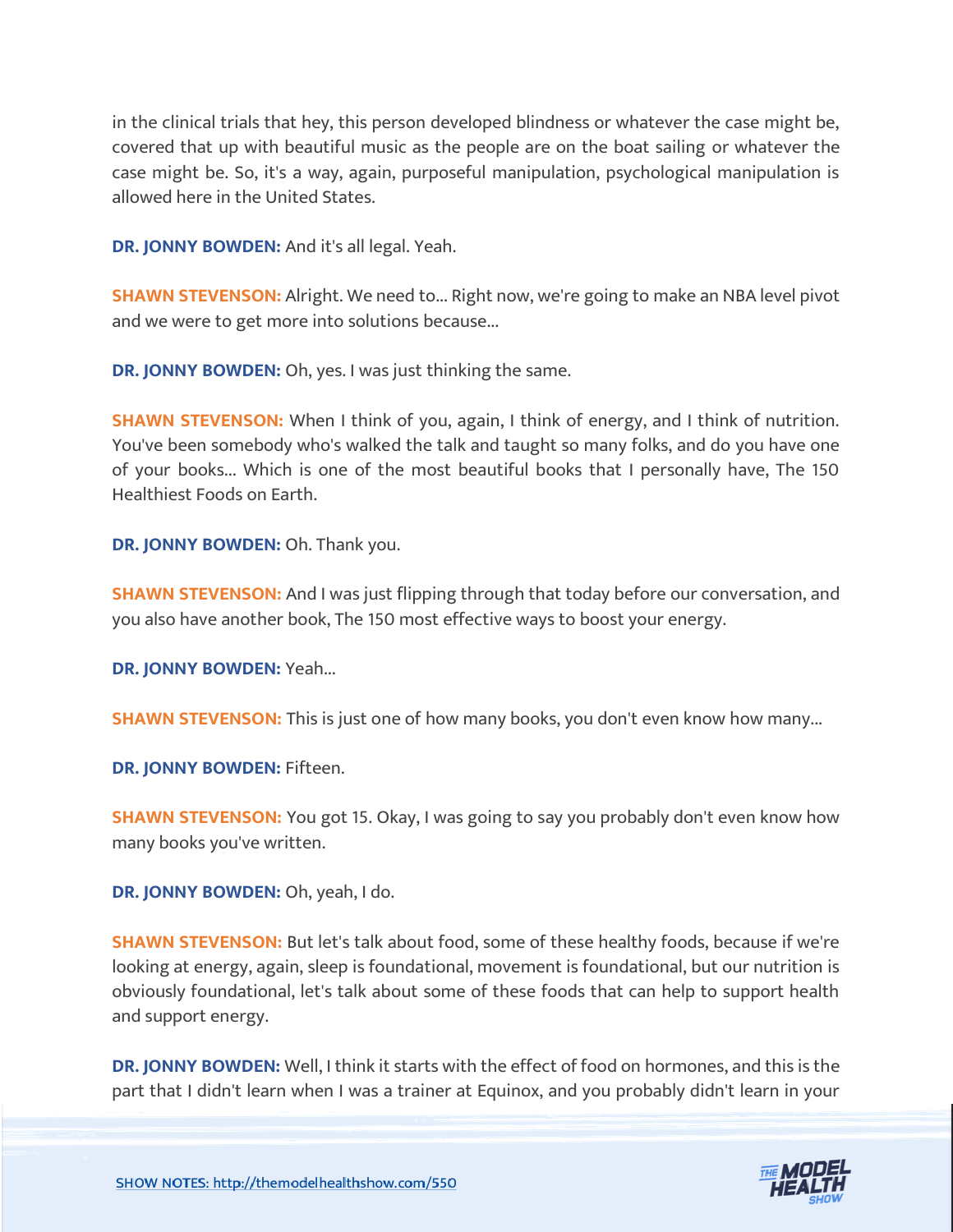early days either, it was all about calories and macros, how much protein, how much carbs. But what we didn't know then, and I think we know now, is that food is information, and that information tells your hormones, your endocrine system, what hormones to release. Some of those hormones store fat, such as insulin, some of them release fat, such as glucagon, and some of them cause appetite, like leptin. And to talk about the foods without talking about their impact on the hormones is missing half of the equation.

So, when I talk about energy, the example I like to give is this, it's like you can't hold... You can't grasp water, you can get more energy from something else, and take something to get energy, you can't, but you can hold water by creating a structure, you could put some water in your palm and actually hold it there. So, what I always think about is, what are we doing? We're trying to grasp energy out there, but what we're really doing in our lives is making all these holes for the water to fall through, so if we could plug some of those, we actually might have the energy that is our birthright.

You don't have to talk to a 2-year-old, my niece has a new three-year-old, you don't have to talk them about energy, they come out of the box with energy, so what do we do to muddy up the goldfish bowl, so to speak. You took it home from the pet store, it's clear water, that's your energy, and then it just gets a lot of sh\*t in it, right. So, what is that stuff? And to me, that can be summed under one label, processed food. So, before we've been talking about superfoods, it's like, get that stuff out of there and watch how much energy... It's like closing the gaps because that's the stuff, the cereals, the breads, the pastas, the rice cakes, all the stuff, the healthy low-fat cereals, the entire cereal rack at the grocery store pretty much. And everything that looks like that. Those are the things that are draining our energy, if we just got those out of the diet and ate the rest, the stuff you could hunt, fish, gather or pluck, we'd be fine, we'd have more energy than we would know what to do with. So, I think it starts not with adding superfoods, but with taking some of these things that are draining our energy away, like not sleeping enough for example, which is what we started talking about, but also eating crap.

**SHAWN STEVENSON:** Yeah. That's a fact, I love that. Because we tend to think about things in terms of, again, people coming in, "What can I take? What can I take?" When the solution is often, let's just remove the thing that is causing the problem.

**DR. JONNY BOWDEN:** It's so often... I'm so glad you put it that way because it's like... Again, I mentioned Barbara Crayon, my original nutrition mentor and teacher, he used to say with Americans, you'd tell 'em olive oil is a superfood, they'll just put it on their cornflakes. It isn't a matter of adding more olive oil, it's a matter of also getting rid of the cornflakes. Now, if you get rid of the cornflakes and you add the Super Foods like olive oil and blueberries, and wild salmon and all the grass-fed meat, full-fat dairy.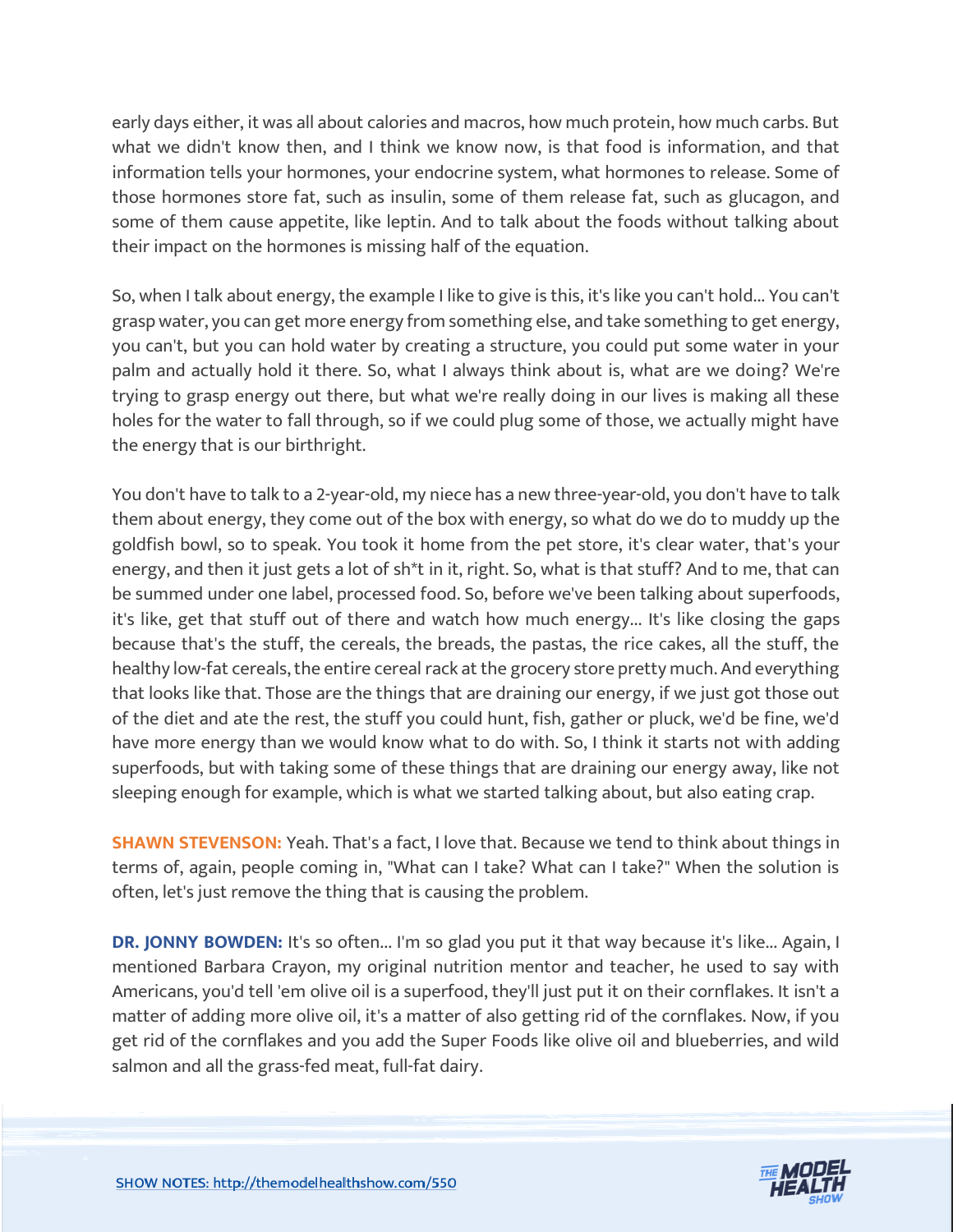When you add those things in, or you're eating those things and you get rid of the other stuff, well, it's kind of like a sculpture, it takes a thing of a block of wood or a block of... And they chop away all the crap and what's left is the sculpture. They make the sculpture; they just removed the crap that was preventing the figure from revealing itself. So, by chipping away all that stuff you're left with Michelangelo's David, he didn't start taking clay and building the David he just cut the stuff that wasn't the David away. So, if we're looking at energy and an optimal way and an optimal way of engaging with life, we got to cut away the stuff that's preventing that, it's not going to be about...

It's almost a drug industry mentality to think, what can I take for energy, we're so used to taking something to give us energy, to give us a better weight, to give us a happier mood that we don't realize that half the reason we don't have those things, is the sh\*t that we are taking, and if we took away some of that stuff, guess what would be revealed? You know what I'm saying?

**SHAWN STEVENSON:** Yeah, absolutely, absolutely. So, let's reframe this and let's look at things through the lens of clean fuel.

**DR. JONNY BOWDEN: Perfect.** 

**SHAWN STEVENSON:** Alright.

**DR. JONNY BOWDEN:** Why don't we.

**SHAWN STEVENSON:** You mentioned... And what made the connection well I was thinking about fossil fuels, and then I was thinking about the oils, and you mentioned olive oil, and so does that fit into that category for you as being one of those clean-burning fuels...

**DR. JONNY BOWDEN:** Absolutely. In fact, I consider olive oil a medicinal food, without going into my whole history with cholesterol and treatment because I had some disturbing numbers myself when I was measured correctly. One of my cardiologist friends said, before you even consider any medication, I want you to take a quarter of a cup of extra virgin olive oil every day, which I did and do frequently when I remember, but I literally will drink that out of the bottle, it's that much of a medicinal food. It's not just the fat, by the way, it's not just the monounsaturated fats which are very good in anti-inflammatory, it's also the olive polyphenols, it's all the things that are in the olive plant, they're just incredibly antiinflammatory and antioxidant, and it's just a very good medicinal food.

While we're on the subject of oils, 'cause I mentioned earlier the American Heart Association's new recommendations. And they made a point of saying don't eat tropical oils. I think that's

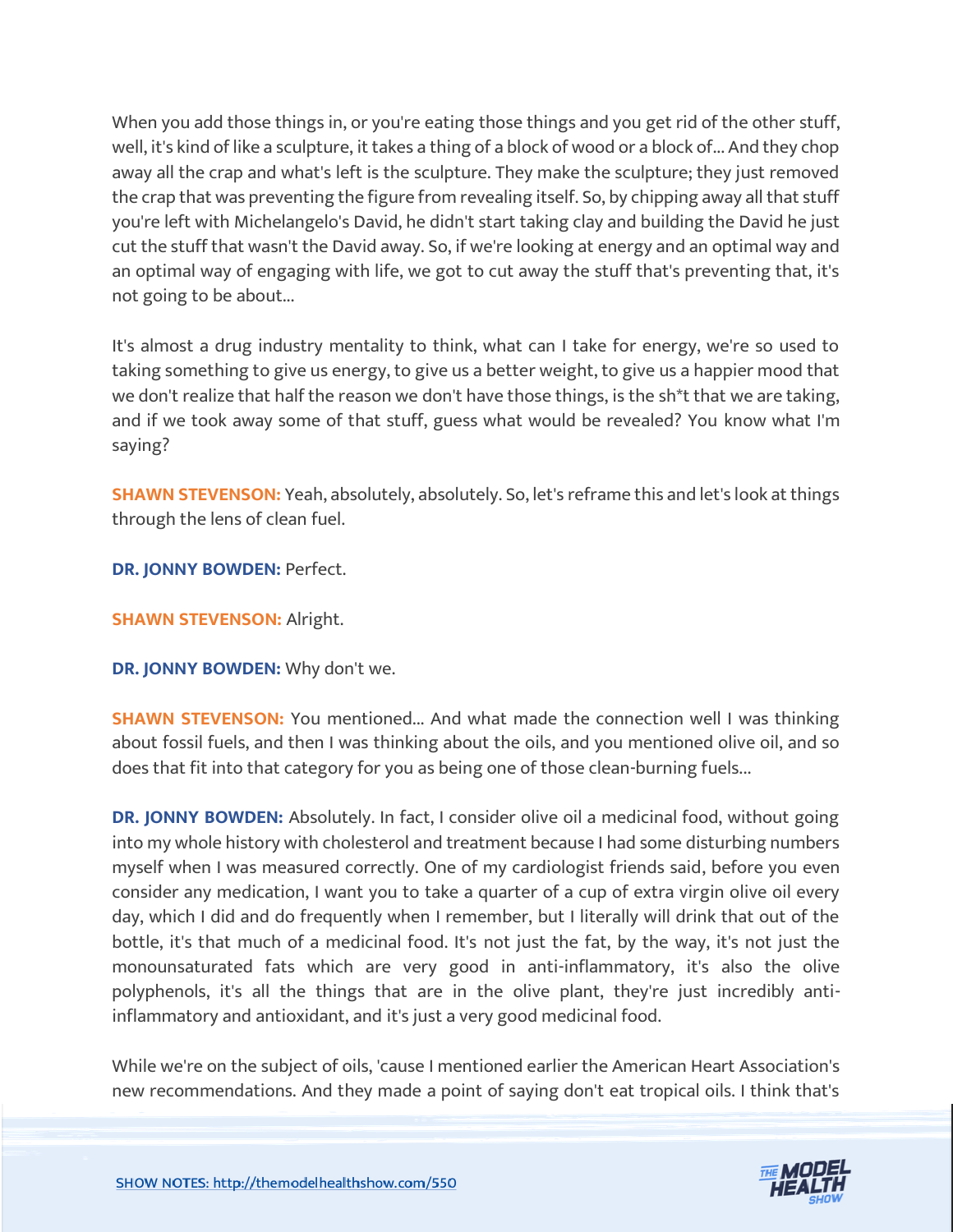nonsense. Coconut oil and Malaysian palm oil are the two that are usually grouped together as tropical oils, and the only reason that the American Heart Association doesn't like those is because they contain some saturated fat. Well, all oils have some saturated fat. Some mono, some... Like that they're all a mix, and yes, those tropical oils do. But if you look, for example, at coconut oil, the type of saturated fat in coconut oil is MCTs. Which is very much burned by the body as almost like a carbohydrate.

It doesn't contribute to obesity, it tends to not be stored as fat, and one of the fats in coconut oil is lauric acid, which is anti-viral anti-microbial. This is a great fat. Malaysian palm oil is not necessarily anti-inflammatory, but it's not pro-inflammatory, like all the white oils that they keep telling us to take. It's red because it's loaded with tocotrienols and carotenoids. It's a very healthy oil, and the studies that have shown people who eat tons of that but also eat a relatively low carb have very low heart disease. So, it's not associated with any of that. So again, this concentration on, "Oh, these oils have fat. They have saturated fat, and therefore they're bad for us." It's wrong.

And there are a lot of oils. The ones I worry about are not Malaysian palm oil, coconut oil, or olive oil, or avocado oil, or any of those. I worry about the safflower, the sunflower, the corn oil, and the damn soybean oil, and canola oil that we have been told are really healthy oils that are very pro-inflammatory, most of them are GMO. Unless they're organic and cold-pressed, they are very highly processed.

There's nothing in there that has any nutritional value whatsoever, and they're literally the run-off from crops that they manage to sell us as being healthy, 'cause they don't have saturated fat. And this notion that anything that has saturated fat is bad, anything that has non-saturated fat is good, is one of the great myths of our time. And it's made people fat, sick, tired, and depressed. I know nutritionists, probably many people who have been on your show, who literally think that sugar and vegetable oil are the two most inflammatory and sicknesspromoting elements in our diet.

**SHAWN STEVENSON: Pretty much. Pretty much.** 

**DR. JONNY BOWDEN:** But the American Heart Association's worried about tropical oils, and not that crap. I wonder why.

**SHAWN STEVENSON: I've never seen virgin canola oil.** 

**DR. JONNY BOWDEN:** There is no such thing.

**SHAWN STEVENSON:** Or virgin soybean oil. Because it has to be deodorized. It has to be used.



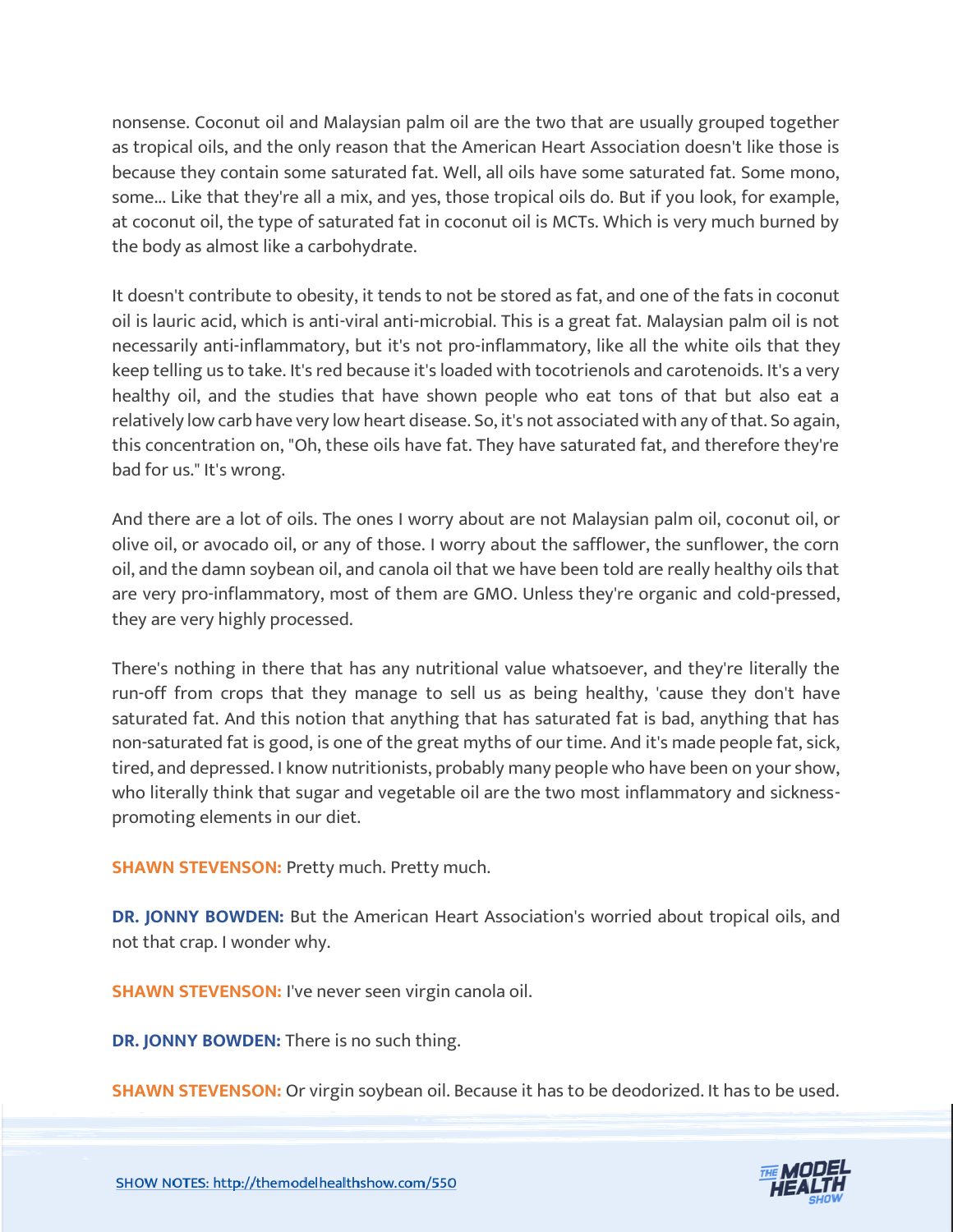**DR. JONNY BOWDEN:** De-gummed in high temperatures with incredibly abrasive chemicals.

**SHAWN STEVENSON:** Cleaning agents, all that stuff.

**DR. JONNY BOWDEN:** And their GMO, which everyone says is safe, except we've got the high...

**SHAWN STEVENSON:** Same situation that denatures the omega 3s there, the oxidation, it's unbelievable. To recap, we've got three high-quality oils that you've covered here.

**DR. JONNY BOWDEN:** Oh, there's more. I mentioned those, the tropical ones, because the standard advice from groups like the American Heart Association is, "They're the real bad guys." But we didn't talk about avocado oil. That's a wonderful oil. Almond oil. There are plenty of good oils out there. But this emphasis on this white crappy, Wesson, all of these corn oils and vegetable oil things, they do nothing but promote the opposite of what we think they are doing, which is making our heart healthier.

**SHAWN STEVENSON:** Alright, to recap, we've got coconut oil here really stood out for me, and it's looking at in isolation of, "Saturated fat bad." It just negates the fact that this food has been used for thousands of years.

**DR. JONNY BOWDEN:** So, has palm oil, by the way. It's the olive oil of Asia and Africa.

**SHAWN STEVENSON:** And so, by being in an environment where there are parasites and things of that nature, it's anti-parasitic, anti-viral, anti-microbial. It's a natural thing natures provided as a form of protection. And you mentioned the MCTs. Olive oil, as well, is extra virgin. It's coldprocessed, retaining these nutrients. Researchers at Auburn University did some really interesting research, and they found that oleocanthal-rich extra-virgin olive oil is one of the few foods ever discovered that can help to repair damage to the blood-brain barrier.

**DR. IONNY BOWDEN:** It is medicinal.

**SHAWN STEVENSON:** You got it right. As soon as you said that I was like, "He's going to say the thing!" Absolutely. We got avocado oil on the list here, we've got palm oil, as well.

**DR. JONNY BOWDEN:** And by the way, the reason I mentioned Malaysia is I do care about the animal environments, and there are countries that have done really not good stuff with the farming of palm oil. It's not sustainable in some countries, but Malaysia is one of the most environmentally conscious countries, and they really are doing a lot to try to change that. What's going on in Indonesia, places like that. And we get most of our palm oil from Malaysia.

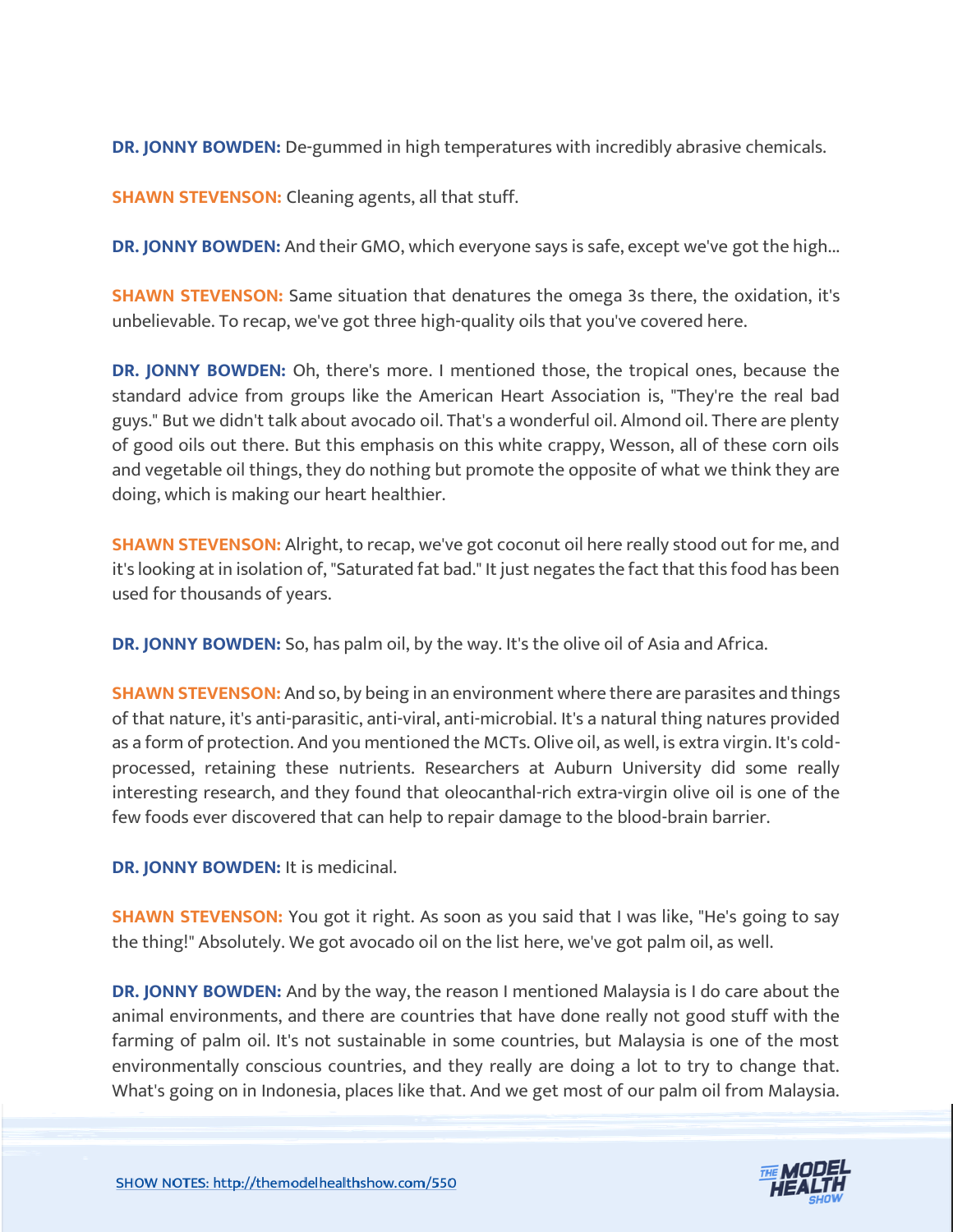I just want to give them a shout-out 'cause they're really making an effort to make it sustainable. For those who might think, "Well, yeah. But that's sustainable. They use child... " They don't.

**SHAWN STEVENSON:** And another one of these clean-burning fuels, when you rattle off some in the beginning and you said blueberries.

**DR. JONNY BOWDEN:** Oh, God.

**SHAWN STEVENSON: Let's talk about that.** 

**DR. JONNY BOWDEN:** Yeah. Well, again, elderberries, blueberries, raspberries, blackberries strawberries, all of them are low-sugar fruits. They are less likely to stimulate insulin. They are higher in fiber, lower in sugar certainly than any processed food. And then most fruits... Berries are like they are the friend of everybody, even people on keto diets and stuff.

**SHAWN STEVENSON:** Even my favorite carnivore doc, Paul Saladino, he says he eats berries.

**DR. JONNY BOWDEN:** Does he?

**SHAWN STEVENSON:** Yeah.

**DR. JONNY BOWDEN:** I think there's a lot of people who take the basic premise of a keto diet, or the premise of a paleo diet, and do some adaptations around it to personalize it, what's wrong with that? Nothing at all.

**SHAWN STEVENSON:** Yeah, and if you just look at it again, what have humans been eating the longest, and we've got such a diverse audience here. That's the thing I really love about this community. It's so inclusive, and we've got folks who are doing vegan protocols all the way to carnivore protocols, and the overarching tenet is to eat real food.

**DR. JONNY BOWDEN:** That's what we agree with. I've battled with some of the more aggressive members of the vegan community who get very litigious over this, but I am always looking for things that people have in common.

**SHAWN STEVENSON:** We need to be more united.

**DR. JONNY BOWDEN:** Oh my God, and you and I were talking about it offline. What we're experiencing right now, 2022 in California, is the mobilization on this thing with the vaccine. I always look whether it's vegan versus carnivore, whether it's anti-vax versus vax.

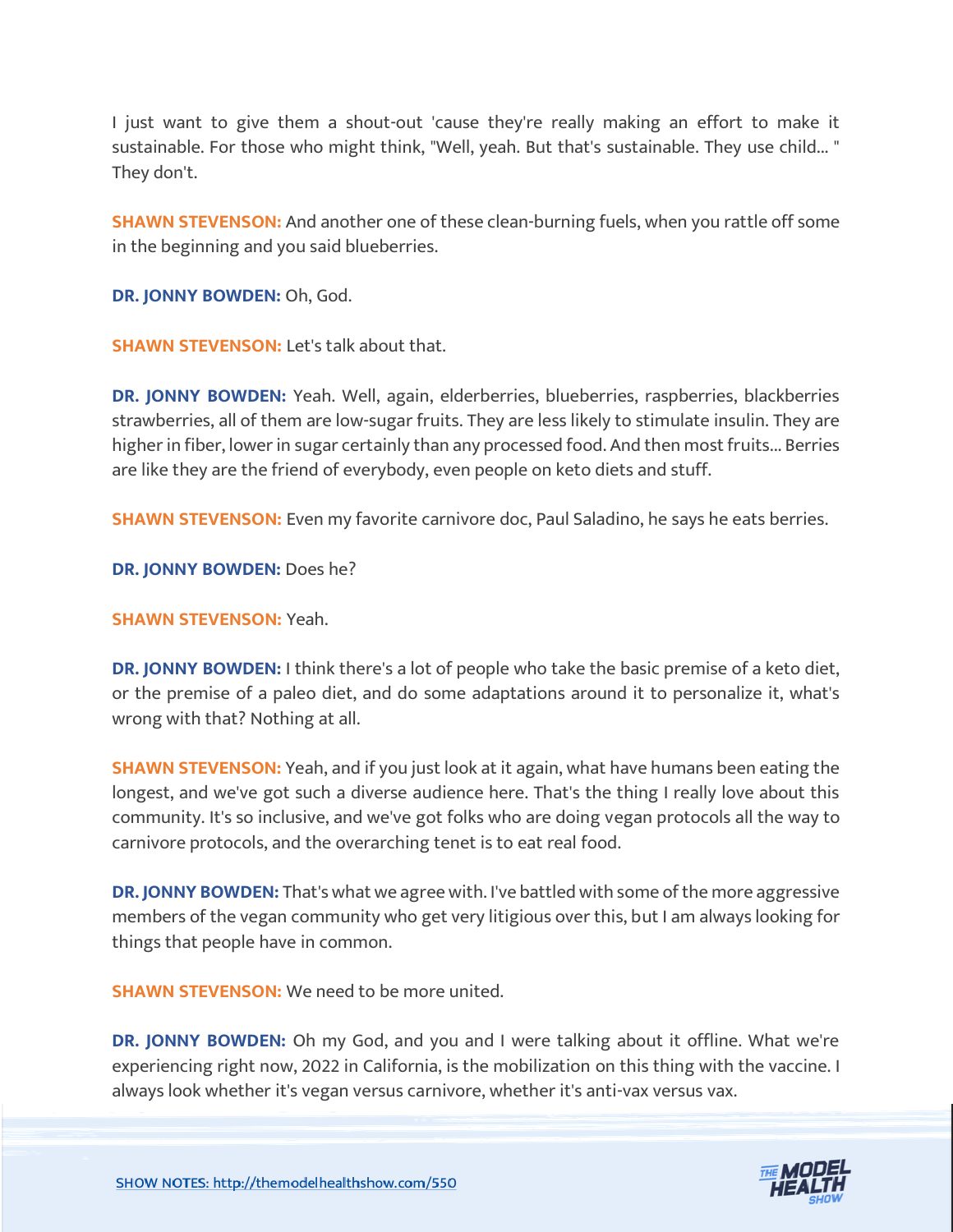If we could just stop the shouting for a minute, what do we agree on? And certainly, the vegans have very good points about factory farming and the treatment of animals and the horrific conditions and the unhealthy meats that are produced in these factory farms in these they're called CAFOS Confined Animal Feeding Operations they're not even farms they're just these massive big agriculture things that just destroy any natural habitat of the animals, and they treat them they chop the tails off of the pigs because they don't want them to do too much social behavior, the things that they do to the cattle they feed them food, that makes their stomach acidic because they're not meant to be eating grains they meant to be eating grass.

**SHAWN STEVENSON: Feed them antibiotics.** 

**DR. JONNY BOWDEN:** So, then they happen to be more antibiotics because they get sick from the food that they're not supposed to eat.

**SHAWN STEVENSON:** And it helps them to gain weight faster.

**DR. JONNY BOWDEN:** And helps them gain weight faster. And all of that stuff. So, if that were the only animal products available to me, I would join the vegans and become a vegan but it's not the only animal product and people can ask for grass-fed and humanely raised and things like that, so those foods are very, very... To me, those are health food.

**SHAWN STEVENSON:** So is there a benefit as far as the nutritional profile for looking at grainfed candy fed, and that's a real thing, by the way, candy is a regular practice in cattle farming.

**DR. JONNY BOWDEN:** Are You kidding.

**SHAWN STEVENSON:** No, no, not at all. And I actually, we'll put a video for folks.

**DR. JONNY BOWDEN:** Oh my god.

**SHAWN STEVENSON:** In the show notes of this episode to demonstrate this, and because how the story got out was there was a shipment of red Skittles that was being shipped, and so there was a spill on the highway.

**DR. JONNY BOWDEN:** You're kidding me.

**SHAWN STEVENSON:** And so, the news, local-news was covering it, but they were like, Where was this enroute to? To a cattle farm, and so in this particular video, they're feeding the cows a mixture of like, hay, and antibiotics.

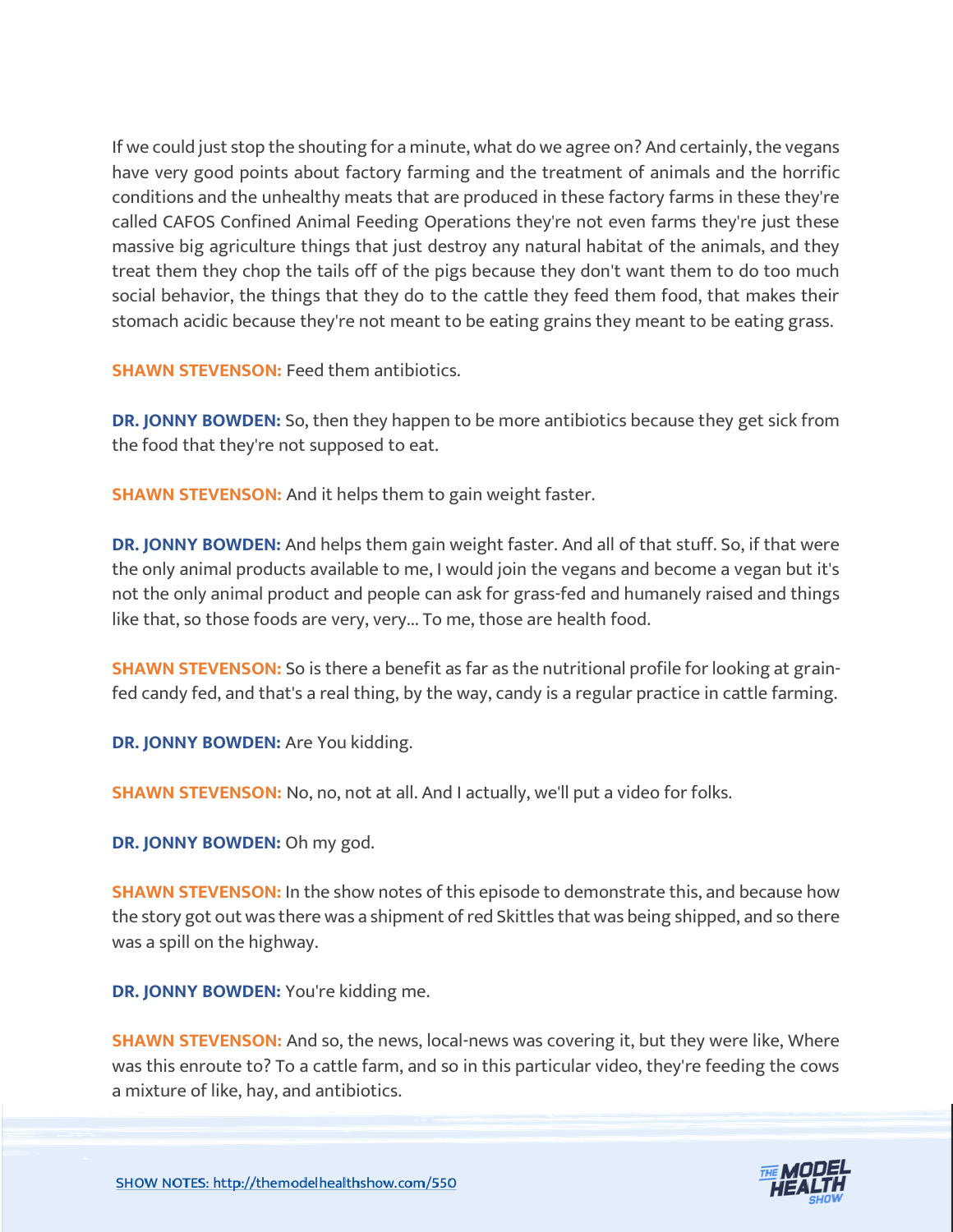#### **DR. JONNY BOWDEN:** And skittles.

**SHAWN STEVENSON: And this kind of...** 

**DR. JONNY BOWDEN:** And skittles.

**SHAWN STEVENSON:** And of course, it's fortified and not just skittles, but candy with wrappers and all in this particular video folks are going to see so this is a regular practice. So that spectrum grain-fed or just trash-fed versus grass-fed.

**DR. JONNY BOWDEN:** Very different.

**SHAWN STEVENSON:** Is there a change in the nutritional profile...

**DR. JONNY BOWDEN:** Well, here's a very interesting thing about this. It depends on who just doing the study. So obviously, the people that make non-organic, food want you to believe there's no difference between organic and non-organic, and when they do the studies, they will look at things like, they'll pick a vitamin-like vitamin A, and then I'll have a wonderful study that they say We did a study and the vitamin A in the supermarket food, the crap food that was factory-farmed or raised, in big agriculture that is exactly... They have the same amount of vitamin A, or they have the same amount of vitamin E. And I wrote an article about this one, and I said, we don't buy organic, food I don't... Because it has more of the vitamins, we buy it because it has less of the toxins that you put in to be other stuff we buy 'cause it doesn't have that stuff, which has long-term effects on our health down the road, so I don't care if it has more vitamin A. That's not why I'm buying it.

I got plenty of vitamin A, I'm buying 'cause I don't want the sh\*t they spray on the non-organic stuff, and I don't want the GMO, even though they told me it's perfectly safe, so it isn't really... I don't think that that is the standard by which we should decide whether to get something that's grass-fed versus factory-farmed or something that's organic, which is non-organic, we should really look at what the organic stuff doesn't have, and that's why I don't buy everything organic and most people won't It's way more expensive. So do it selectively look at the... What it's called, EDW environmental working group.

**SHAWN STEVENSON: Working group.** 

**DR. JONNY BOWDEN:** They publish a list of the 15 most contaminated crops in America buy that stuff organic. I don't buy pineapples organic it's got to skin this thick; I figure I'll take my

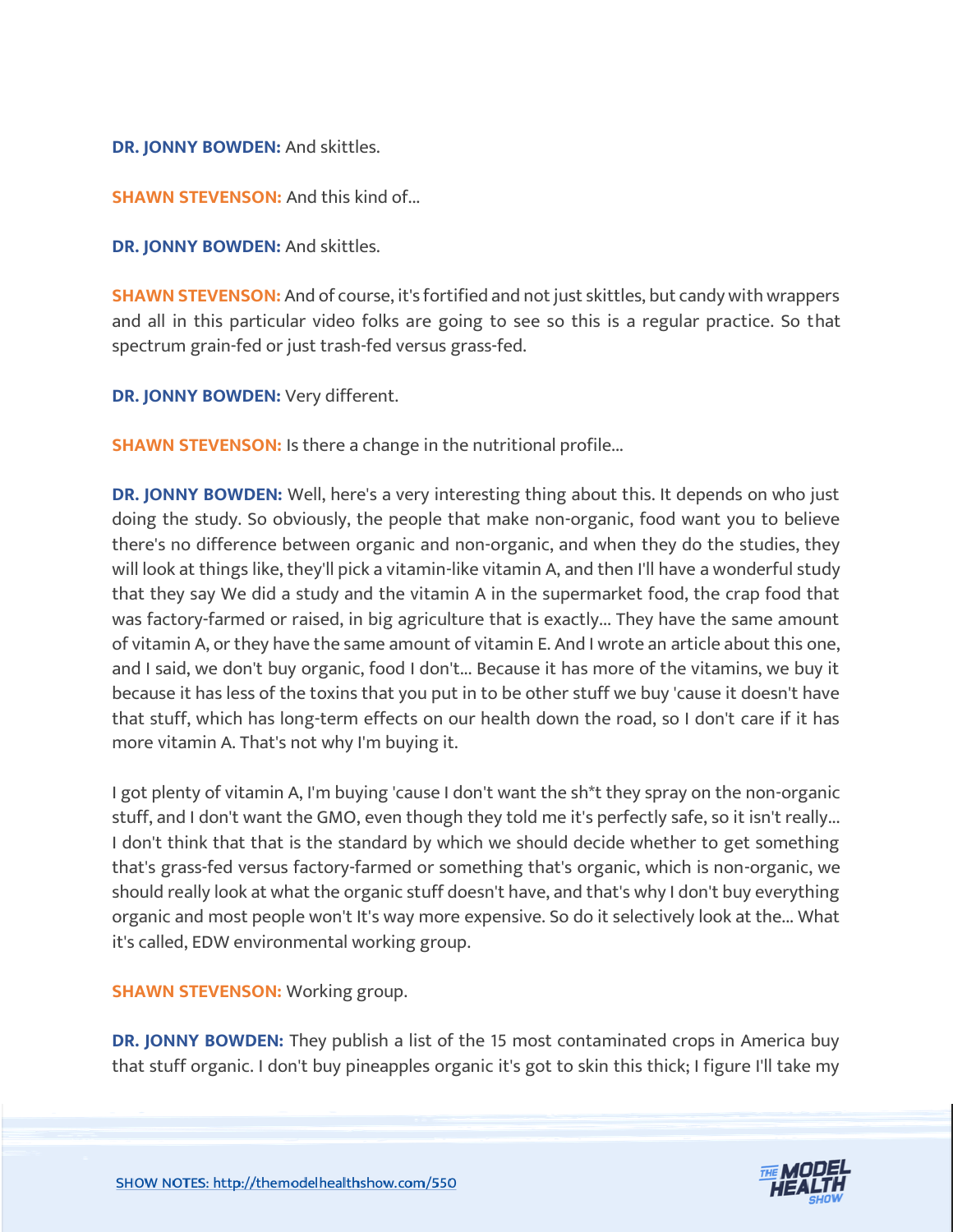chances, but I buy Strawberries organic because it's one of the most sprayed crops in the world.

**SHAWN STEVENSON:** I think it's number one.

**DR. JONNY BOWDEN:** It could be...

**SHAWN STEVENSON:** Yeah, yeah, so it's... They have got the dirty dozen.

**DR. JONNY BOWDEN:** The dirty dozen everybody that's a free resource, it's on the internet, go download it and don't buy those things, the things on the dirty dozen in a regular form because they are huge sources of pesticides and chemicals.

**SHAWN STEVENSON:** So, to add to this list, I would imagine that you're doing some intermittent fasting and.

**DR. JONNY BOWDEN:** I would love to talk about that.

**SHAWN STEVENSON:** I would love to hear what you're breaking your fast with... When Dr. Jonny Bowden eats. What does that meal look like?

**DR. JONNY BOWDEN:** I'm sure you know this as an athlete, there was something we were taught at Equinox years ago, called portland training would. Basically, you kind of use your... You get trained and then you kind of know what you need to work on that day and you kind of it isn't really regimented. Is that an accurate thing of what part of training is okay?

**SHAWN STEVENSON:** Yeah, it is kind of just.

**DR. JONNY BOWDEN:** Kind of how I do my part.

**SHAWN STEVENSON: Yeah, it's Very flexible.** 

**DR. JONNY BOWDEN:** It's flexible.

**SHAWN STEVENSON: Variable.** 

**DR. JONNY BOWDEN:** I am a flexible dieter and faster, I've never been a real rule follower in anything, so... So, I don't have a way that I always break the fast and I don't even have a very specific, like I can't eat until 1:30 I have a routine where I don't... I play tennis every morning, I don't eat before I play, I come home, do some stuff, I wind up not eating the first meal until

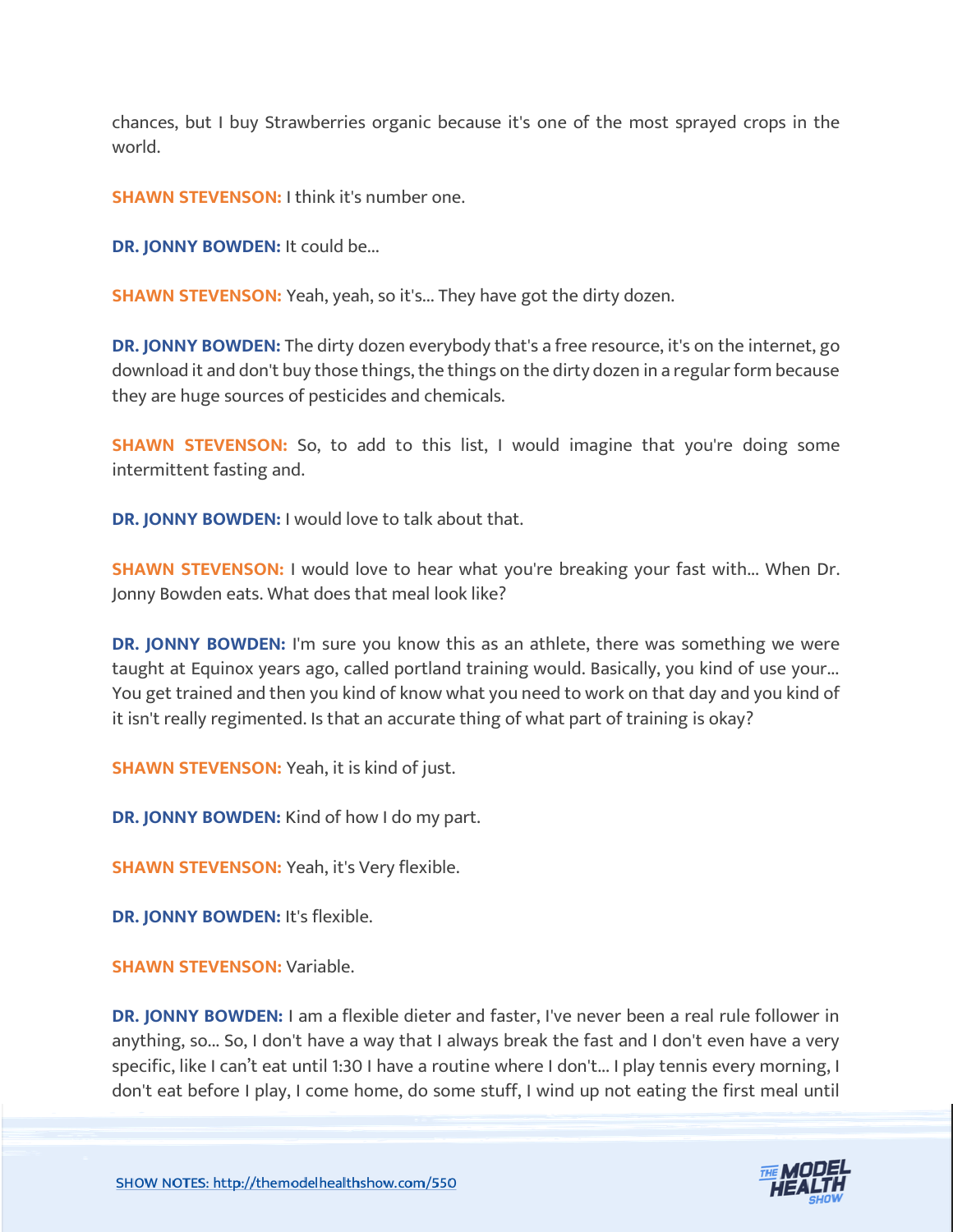1:30 and I don't have a specific thing. It kind of depends. Sometimes I do a lot of grass-fed burgers for breakfast for late meals for lunch, for whatever, so it will really depend. I do a lot of nuts, even on my fasting days, a lot of fasting programs actually allow you to eat on the fasting days, a small amount of calories, and I wrote a course on this, by the way, shameless plug it's on my website, there's a free five-day introduction to intermittent fasting that you can sign up for on Jonny Bowden I think it's really an important intervention for people to know about, but one of the things.

**SHAWN STEVENSON:** What's the website.

**DR. JONNY BOWDEN:** Jonnybowden.com, J-O-N-N-Y-B-O-W-D-E-N.com and that's where the free course is. But many of these programs, the warrior diet, which is you eat within four hours, the 16:8 programs, there's a couple of alternate day fasting programs, in some of the less stringent versions of this, they allow you 500 calories a day during the day of fasting. They're not zero. Some are, but many are not. And what I do is very often, just on a fasting day, all I'll do is eat nuts. And I found this during the pandemic when I was just looking for like, what can I buy? Everything's sold out. Actually nothing... They told us everything was sold out. What was sold out was the... Nobody had a shortage of nuts, meat, vegetables, fruits, they were all there.

#### **SHAWN STEVENSON: I saw it firsthand.**

**DR. JONNY BOWDEN:** There was no shortage. All the packaged stuff was gone, but I don't eat that anyway. So, I just stocked up on all of that stuff. And I found that nuts were one of the best all-day long snacks that really sustained me, kept me going. I kept hunger pangs away, and then I'd eat when I felt like it.

**SHAWN STEVENSON:** Yeah, I was at the grocery store when all h-e double hockey sticks were breaking loose and people, so I could see... I'm looking at things through my rational perspective, and the processed food aisle, the cereals just... It looked like a ghost town, and of course, the toilet paper was gone, long gone. But the vegetable, there was so many vegetables there that people just basically... And if it came down to it, and you don't got that toilet paper, you got some kale. I'm just saying, back up alert. So anyway, but this is the crazy paradigm that we're living in, so I want to reiterate and ask you about your nuts. You mentioned that you love even on those fasting days...

#### **DR. JONNY BOWDEN:** I do.

**SHAWN STEVENSON:** What particular nuts are your personal favorites? What about Brazil nuts? Is it almonds?

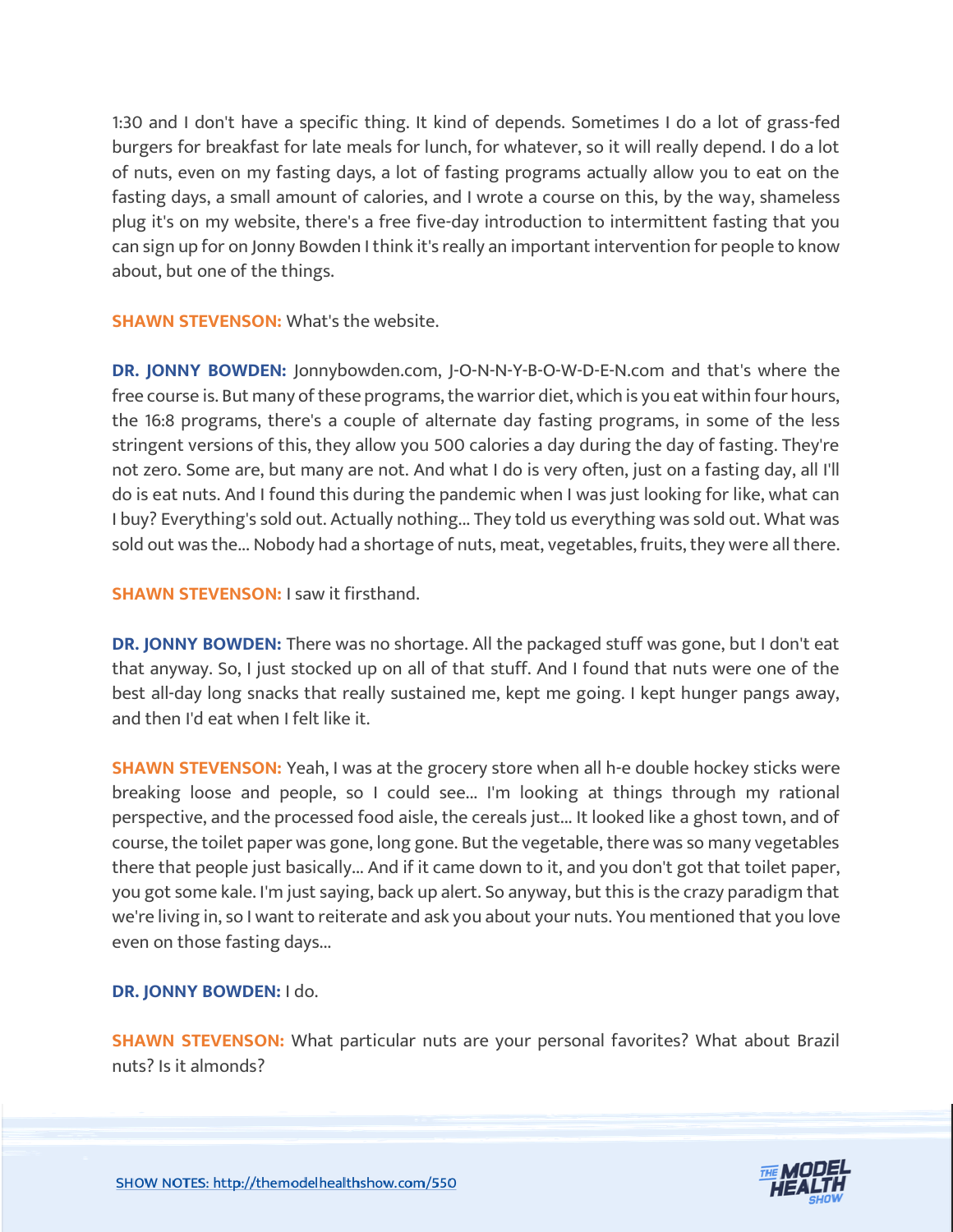**DR. JONNY BOWDEN:** Well, since you mentioned Brazil nuts, I don't usually munch on them, but talk about healthy food in a jar. So, selenium, which is one of the most important minerals that we don't get enough of just... We could talk for half an hour on selenium. There's almost none in the soil. Most of us do not get even a minimum amount. You can correct selenium deficiency really easily with two or three Brazil nuts. That's all you need. You don't want to take supplements? Great. Two or three Brazil nuts a day is medicine.

So, it's not something I necessarily snack on, but it's definitely something I want to get some of, and I take... Selenium is in my multiple, and I probably get plenty of it, but Brazil nuts are really an unsung hero in terms of nutrition. I personally prefer... I like cashews a lot. They're kind of considered the red-headed stepsister of the nut kingdom, 'cause they have a couple of carbs more than other nuts, but who cares, almonds, pecans, walnuts. PAW the paw thing, pecans, almonds, walnuts is a good kind of metaphor... A good acronym to keep in mind if you can, but I actually believe there are no bad nuts. So mixed nuts are great. I get the big thing from Target, they're fantastic. They're really fresh and salted and delicious, and any of them. I don't think one is better than the next. They have slightly different mineral and protein profiles, but they're all good.

#### **SHAWN STEVENSON: Perfect.**

**DR. JONNY BOWDEN:** It's like tea. There's no bad tea from the Camellias and... It's just plant, this green, oolong, black, and green, and they're just different fermentation processes, but there's no bad tea. There's no bad nuts.

**SHAWN STEVENSON:** I think this is a good place for us to wrap, is talking about, since you just brought it up, tea.

**DR. JONNY BOWDEN:** Tea. I just did a video on this. And if there was a food or a berry or a juice, Acai berry, goji berry, that had half the properties that have been demonstrated in purity research on tea, and this berry was discovered, and people started doing a multi-level marketing. And people would buy that juice for \$16 a bottle and not even blink an eye. And here we have the second most consumed beverage in the world next to water, the least expensive one, and that has a resume. When I was doing this video, I started just going to PubMed and looking at some health benefits of tea. You could be reading for hours just on cancer, on cardiovascular disease, on mood, on circulation. There is almost not an area of human health that is not positively... And weight loss, that isn't positively impacted by tea. You want a basic health intervention for the world that costs nothing, drink three cups of tea a day. How easy is that? Take a walk. The thing that I've found, and I bet you will agree with this, is that people really want this esoteric kind of magical solutions to things like, oh, here's this pill,

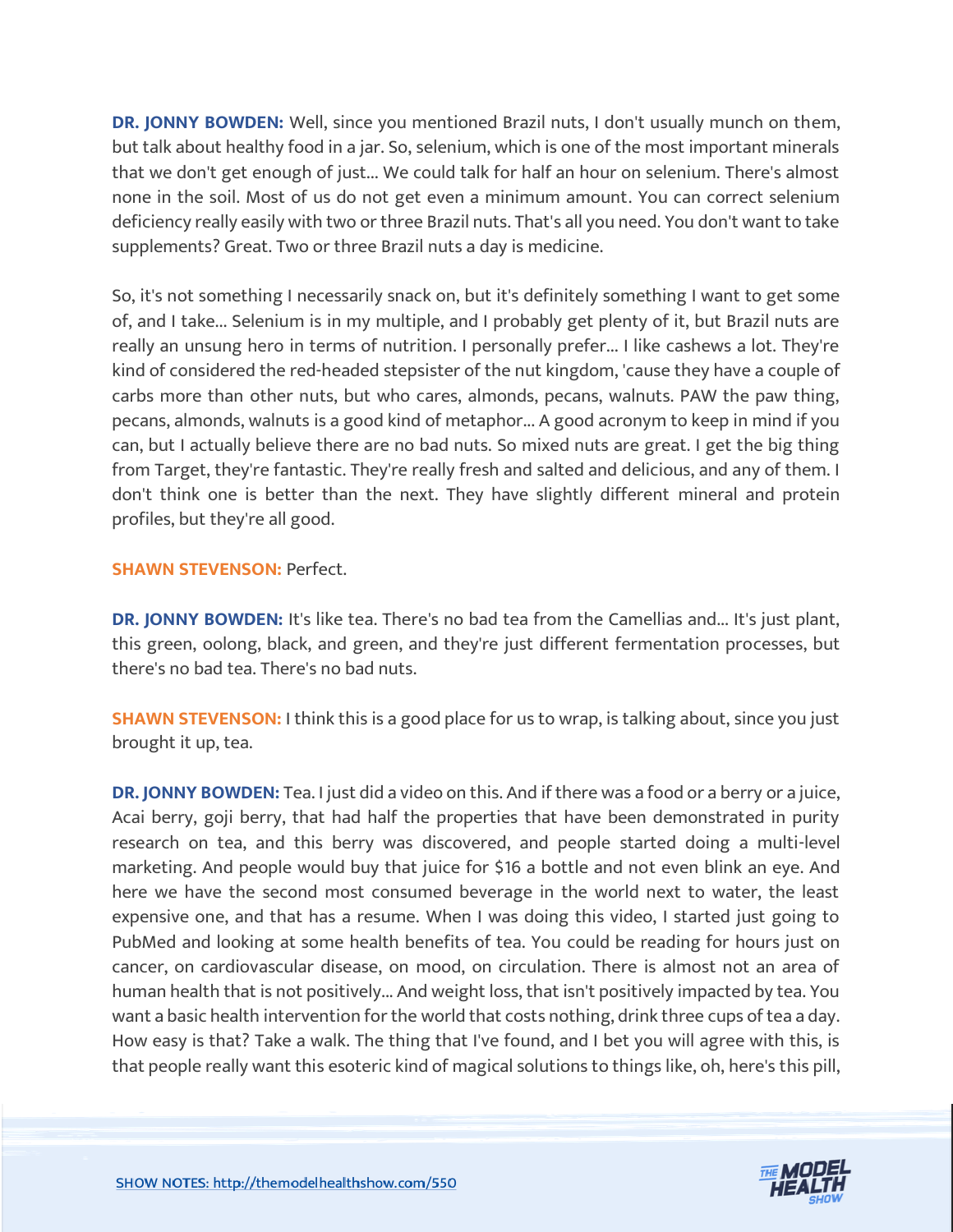nobody knows about it, but if you take that, this is going to happen. Or there's this exercise that you can do in 14 minutes a day, and it would be the same thing as...

They're always looking for those things, and right in front of us, we have these tools such as take a 20-minute walk every day, drink a couple of cups of tea. You can be doing the worst diet, half a cup of blueberries every so often. These are upgrades to your health that are right there, that you don't need drugs and you don't need special equipment for, and they're really important, and nobody talks about them. So, thank you for bringing up tea. And I'm a big coffee drinker. I love coffee, but I have added tea. I make sure I drink a couple of cups of tea a day. And it's really an easy upgrade. It's cheap as can be. And there it is.

**SHAWN STEVENSON:** Well, Jonny, you've given us the positive tea today. I don't know if you know about this, but these kids out here on the street, so the tea is like the gossip.

**DR. JONNY BOWDEN:** Oh, yes, I already have kids in the house so...

**SHAWN STEVENSON:** This is a positive tea, and I appreciate you so much for coming through and hanging out with us.

**DR. JONNY BOWDEN:** Thank you.

**SHAWN STEVENSON:** And can you let everybody know where to connect with you.

**DR. JONNY BOWDEN:** Absolutely.

**SHAWN STEVENSON:** Get more information, all of that stuff.

**DR. JONNY BOWDEN:** It's Jonny Bowden and just remembers no H in Jonny. I am thrilled to say that at this point, Google, if you put in Jonny Nutritionist, I come up.

**SHAWN STEVENSON:** Yes, Jonny be good. Yes, we can. I appreciate you so much and I love you, and you're such an inspiration for me and for so many folks. Again, I'm not just saying this, you're somebody we really should aspire to be like.

**DR. JONNY BOWDEN:** No, I don't know about that but thank you for saying so.

**SHAWN STEVENSON:** Listen, golden, 75 years. And what you've accomplished, the attention you've put into your body, into your health, to your psychology, I just marvel at it.

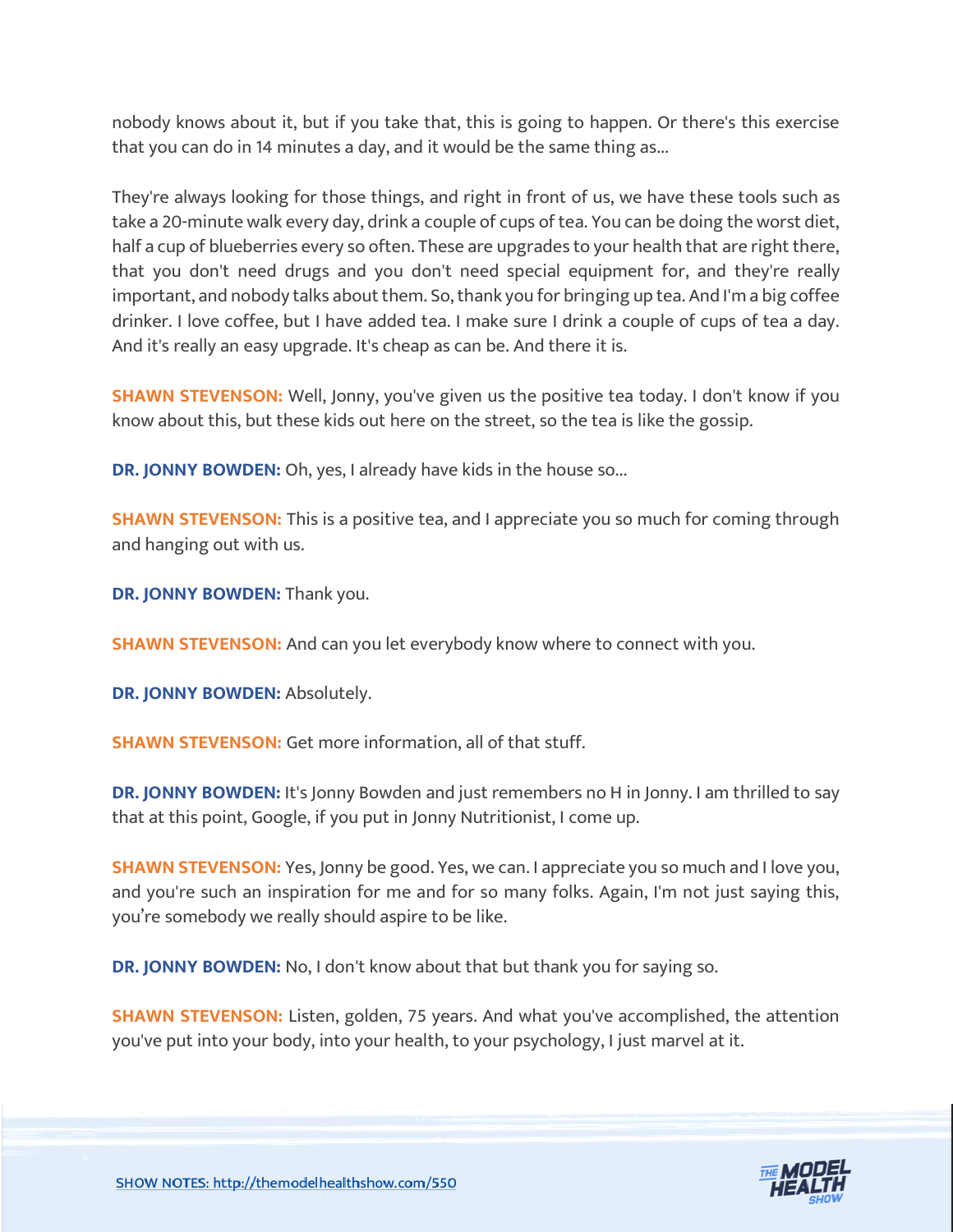**DR. JONNY BOWDEN:** That's very kind of you. And can I close with one thing? Can we say one thing about that? We've been talking about how to get people healthy, and it's a real mission of love for me to get this out in the world. We spend one-third of the book, The Great Cholesterol Myth, talking about it. These are the things that don't have to do with diet, that don't have to do with exercise. These are the things that impact our health as profoundly as food and exercise, and that is human connection, both sleep and stress, we talk about connection, finding ways to connect with people, finding time to connect with people. Yes, it's more difficult now, and you got to find it, you got to do it because these are the things that keep us healthy and in ways that we don't really speak about enough. What you think about affects your neurotransmitters, it affects your hormones, it affects your endocrine system, it affects you resilience, it affects your immunity. Stress has an effect on all of these things, and being with people, contributing to a community, an organization, I don't care if it's a church, a temple, an atheist organization, whatever it is, a 12-step program being part of something, doing things for something outside yourself, these are deposits in your health bank, and we neglect them at our own peril.

**SHAWN STEVENSON:** Hold up, wait a minute. I cannot let you go without giving you the tea on tea. I didn't know Jonny was going to bring this up, but we cannot leave this open-loop happening right now, because one of the most important things seen in the clinical data as far as tea is concerned, especially if we're talking about green tea if we're talking about oolong if we're talking about Matcha, is the L-theanine. L-theanine works to improve focus, and it's noted in one of the most prestigious journals looking at brain health called Brain Topography. The researchers observed that L-theanine intake increases the frequency of alpha brain waves, indicating reduced stress, enhanced focus, and even increased creativity. The study noted that sipping on two to three cups per day appears to carry the most brain benefit, and the most remarkable source of L-theanine is found in a specific type of Matcha green tea, Sun Goddess Matcha Green tea from Pique Teas. It's shaded 35% longer for extra L-theanine to support calm, to support focus, to support creativity, is crafted by a Japanese tea master. Are we talking about Master Shi-fu level tea mastery here, and there are less than 15 of these folks in the entire world?

It is the first matcha that is quadruple toxin-screened for purity. This is one of the biggest issues with green tea is all of the contaminants: Heavy metals, mold, microplastics from our tea. It's insane. We were trying to get these benefits; we want to avoid these contaminants. This is the first one, quadruple toxin-screened for purity, and there's no crazy additives, no preservatives, sugar, artificial sweeteners, nothing of the like, just this amazing Sun Goddess matcha green tea from Pique Teas. Go to piquetea.com/model for 10% off, store-wide, including their remarkable matcha green teas. That's P-I-Q-U-E-T-E-A.com/model exclusive 10% off only for the Model Health Show listeners. Pop over there and check them out today, piquetea.com/model. Dr. Jonny Bowden, I appreciate you so much.